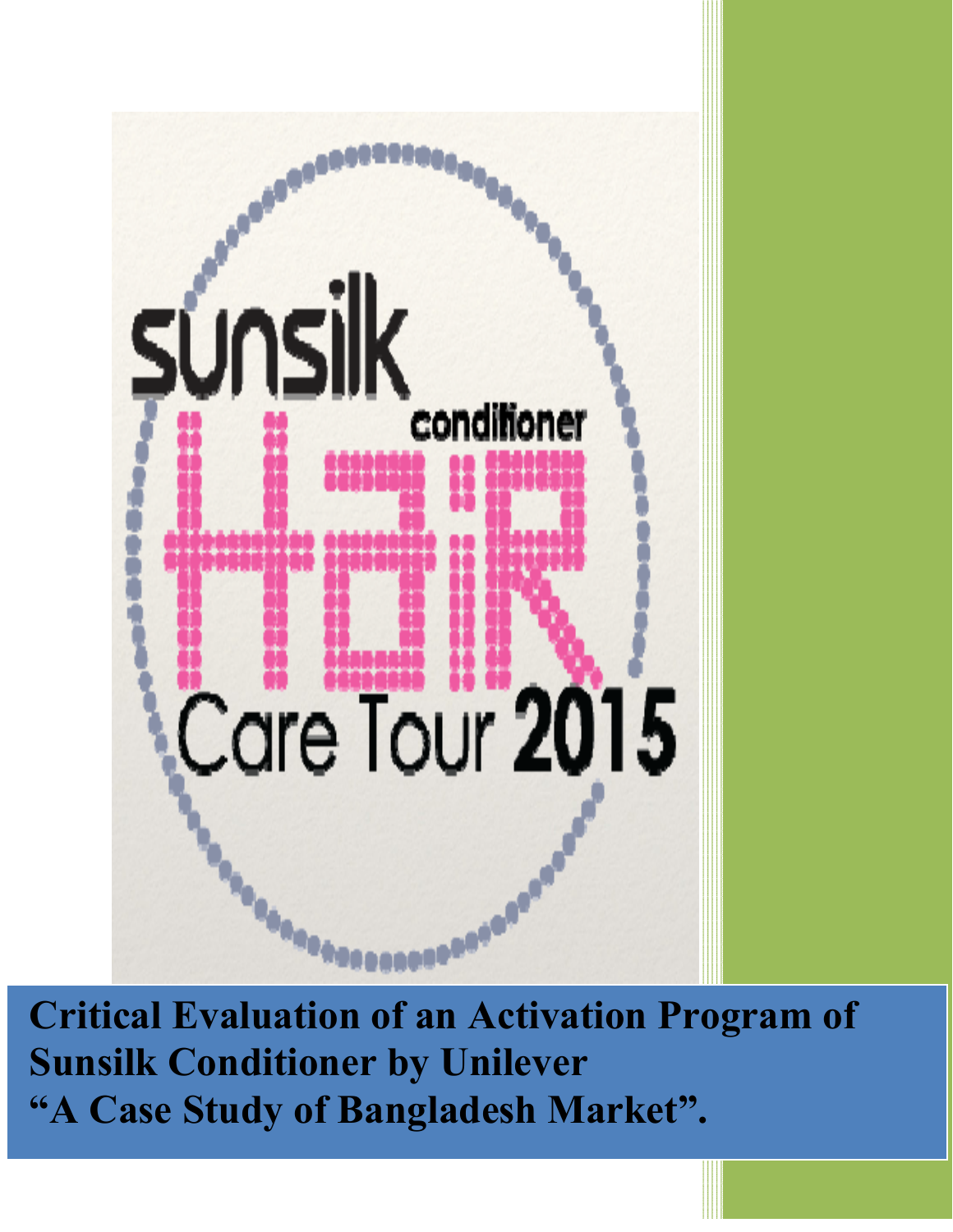## **Internship Report**

## **On**

**Critical Evaluation of an Activation Program of Sunsilk Conditioner by Unilever "A Case Study of Bangladesh Market"** 



### **Submitted to**

MD. Tamzidul Islam

Senior Lecturer

BRAC Business School

BRAC University

## **Submitted by**

Tazul Islam

ID-12364034

Program: MBA

Submission Date: 28<sup>th</sup> May 2015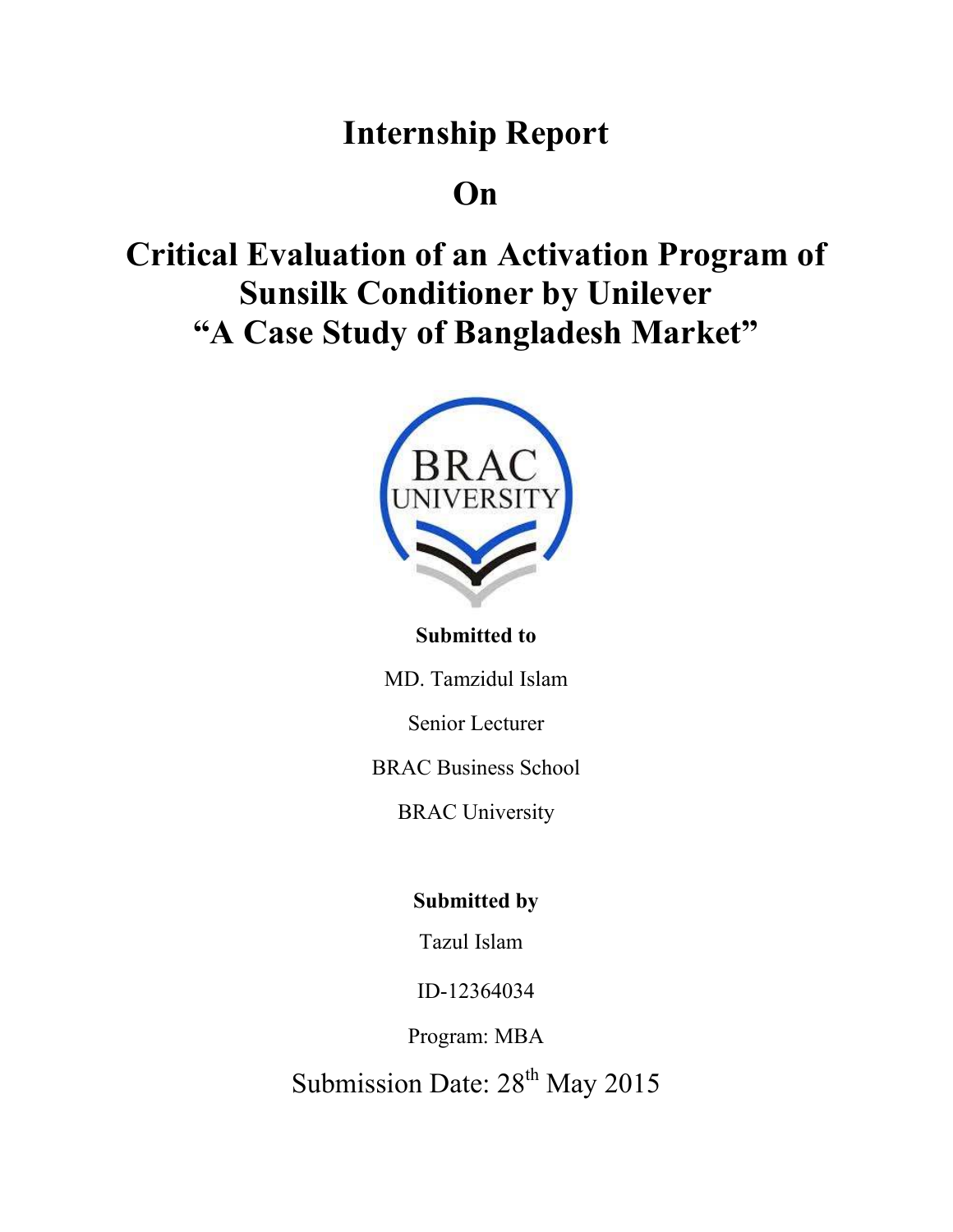May 28, 2015

MD. Tamzidul Islam Senior Lecturer BRAC Business School BRAC University

Subject: Submission of Internship Report.

Dear Sir:

I am pleased to inform you that I have prepared my project paper that is assigned to me in the topic of **Critical Evaluation of an Activation Program of Sunsilk Conditioner by Unilever "A Case Study of Bangladesh Market".** I had been working in Creator Bangladesh for three months. As this is my MBA requirement so I have finished my internship smoothly. I have learnt a lot of things that are practical oriented. As well as I have maintained the discipline and showed my best attitude. I have also reviewed my lessons with the practical arena.

I think this is a great opportunity for me in learning the authentic marketing tools concerned with the organization perspective. It will help in building a radiant job career as a whole.

I have given my best effort in evaluating the activation programs of Creato Bangladesh. I hope you will assess Internship Report considering the limitations of the study. You kind advice will encourage me to perform better in future. I will be available for any further query and clarification regarding the report.

Thanking you

Sincerely yours

Tazul Islam ID-12364034 Program: MBA BRAC Business School BRAC University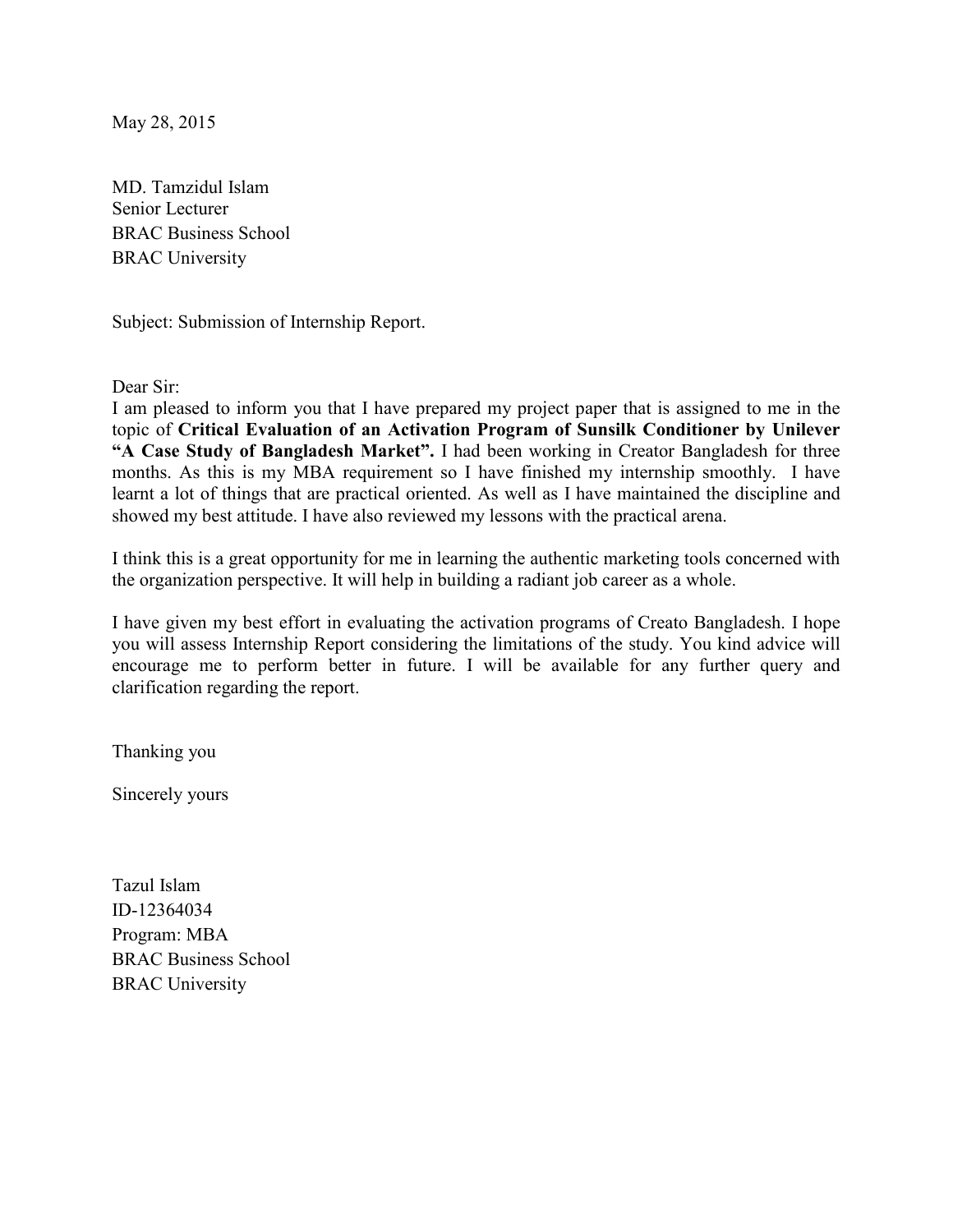#### **Acknowledgement**

To prepare this internship report considerable thinking and information input from various sources were involved. But at the beginning I would like to convey my sincere appreciation to the Almighty Creator for giving me the strength and the ability to finish the task within the planned time. Then I would like to express my gratitude to everyone who contributed towards preparing and making the report this report finally.

First of all, I would like to thank my honorable internship supervisor **MD. Tamzidul Islam (Senior Lecturer, BRAC Business School)** for his kind patience, guidance and support for the preparation of this report. I will always be grateful to him for his valuable suggestions and the time he had spent for guiding me through the report.

I would also like to thank **Rahat Hayat** my honorable supervisor in Creato Bangladesh for his excellent support not only in making this report but also his sincere effort to me that helps me to learn many issues regarding Activation Program during the internship time. Along with him I would like to thank all the employees of Creato Event and Activation for their excellent cooperation during my internship.

Finally, my peers and colleagues had also been very helpful and my internship more enjoyable and eventful.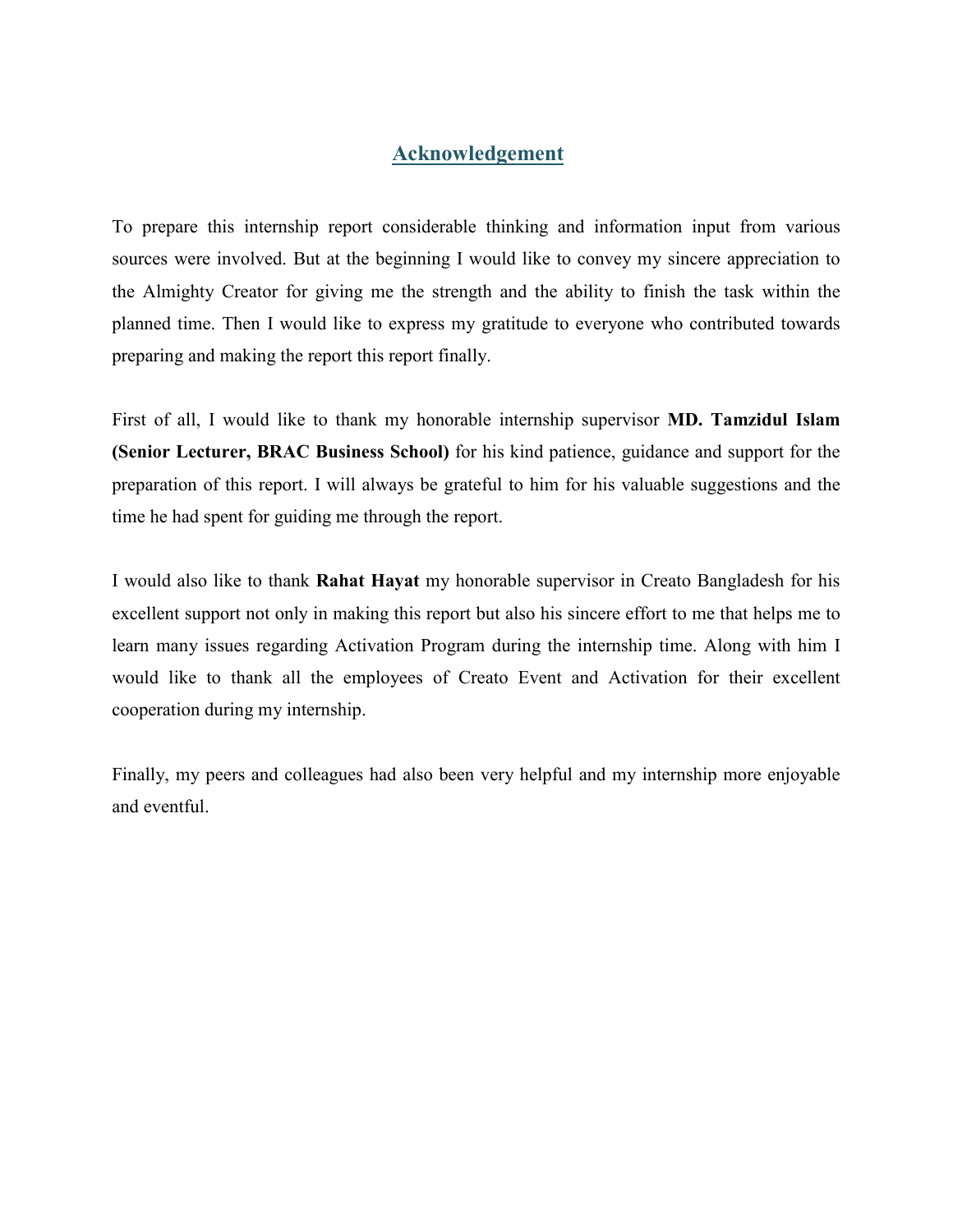#### **Executive Summary**

In Creato Bangladesh, the internship program helped me a lot to learn about the practical environment and situation of a multinational institution and also make up a bridge between the theoretical and practical aspects and also to implement me.

The internship report is prepared with respect to the three months internship program theoretical knowledge in the practical and realistic work environment.

This report is composed of four chapters. In the first chapter Organizational Overview which consists of the organizational profile, vision, mission, management and organizational structure, product and services of the organization.

Second chapter is regarding my internship which emphasis on theoretical aspect of the study.

In chapter three, is the main and more descriptive part of the report where I tried to emphasize on

**Critical Evaluation of an Activation Program of Sunsilk Conditioner by Unilever "A Case Study of Bangladesh Market"**. In this chapter I tried to emphasize in how the company organizes the activation program and what are criteria's of evaluating an activation program properly.

Finally chapter four is last chapters of the report where I want to give some concluding remark through conclusion give some sources of references.

I tried to bridge up all the findings based on analysis and discussions. While preparing the report I always tried my best level to make it authentic and at the same time easily understandable. In spite of my heart and soul effort there may be some mistakes and unforeseen errors, which may arise due to my inexperience state.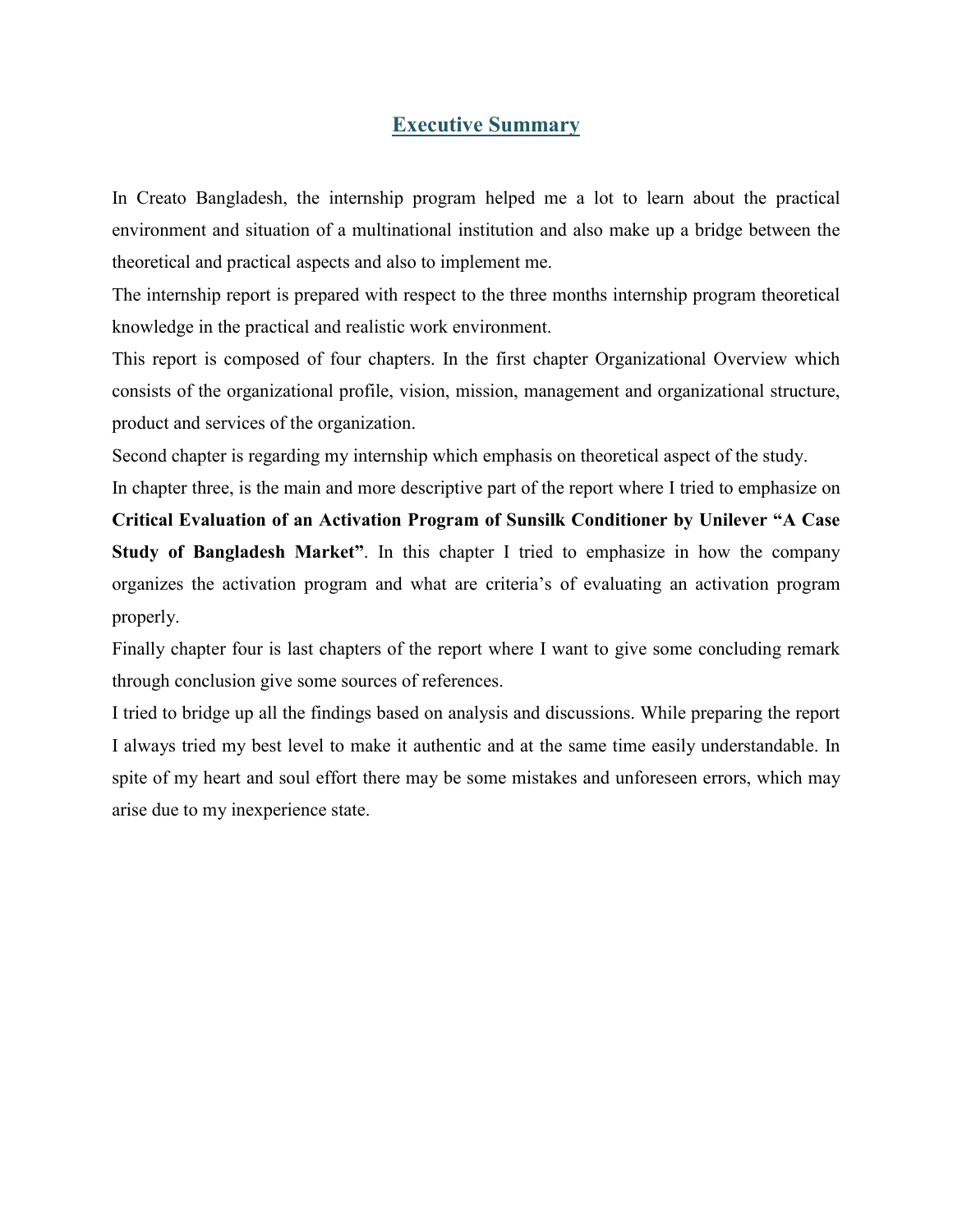#### **Introduction to Project**

The internship project is a requirement of the MBA course BUS 699 in BRAC Business School, BRAC University. The primary goal of the project is to provide the student an on-the-job exposure and an opportunity for translation of theoretical concepts to the real-business situations. As an internee of Creato Bangladesh my proposed topic was **Critical Evaluation of an Activation Program of Sunsilk Conditioner by Unilever "A Case Study of Bangladesh**  Market". Creato Bangladesh is one of the biggest players in activation and event organizing industry and serving some of the giant companies in Bangladesh since 2005. Unilever is one of their major clients for which they are currently conducting an activation program for Sunsilk Conditioner throughout the countries. While working at activation department in Creato, I have tried to gather practical knowledge regarding how to organize an activation program as much as possible.

#### **Objectives of the report:**

**Main objective:** Critical Evaluation of an Activation Program of Sunsilk Conditioner by Unilever "A Case Study of Bangladesh Market".

#### **Specific objectives:**

- $\triangle$  To study the overview of the company.
- To find out their strategy in terms of organizing an activation program.

#### **Methodology of the report:**

A report requires systematic procedures and plans from selection of the topic to final report preparation. This report is basically descriptive in nature with qualitative information. Some quantitative approaches are also followed to serve the report purpose from Activation Department of Creato Bangladesh.

#### **Sources of Data:**

This report has been completed by taking information from different relevant sources. Some accounts have been taken by observing and working with the company itself. The actual information provided in this report was collected from two different sources, namely primary and secondary source.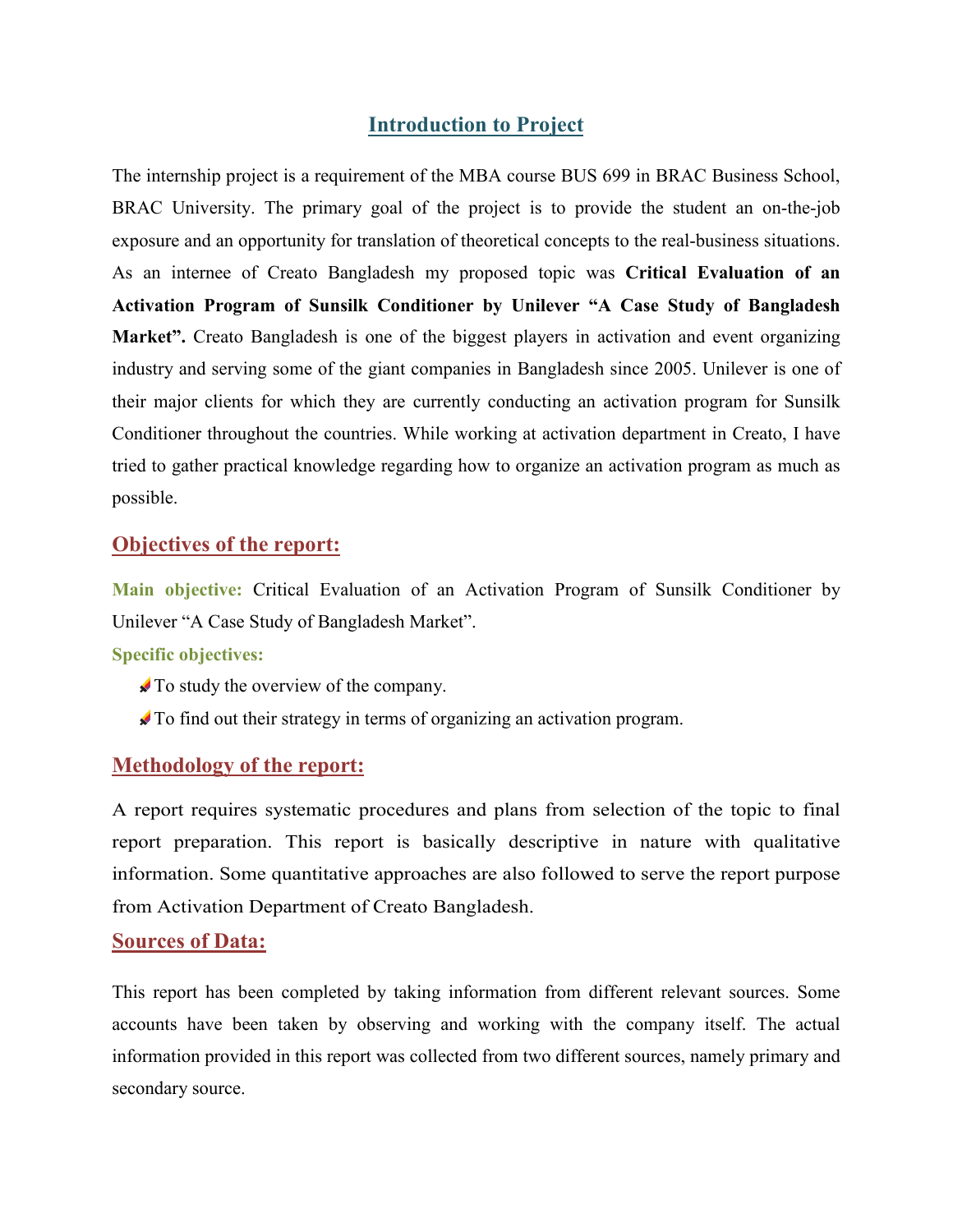#### **Primary Data Sources:**

Primary data is the data which the researcher collects through various methods like interviews, surveys, questionnaires etc., to support the secondary data. Primary data collection process includes:

- $\downarrow$  In-depth interview with my Supervisor.
- **Practical desk works experience at activation department of Creato Bangladesh.**
- $\frac{1}{\sqrt{2}}$  Face to face conversation with the sales members.
- $\div$  Personal observations.
- **↓** Collecting feedback from participants through questionnaires.

#### **Secondary Data Sources:**

The secondary data are those which have already been collected by someone else and which have been already been passed through the statistical process. From my project purpose, secondary data were collected mainly from internet.

- Website of Unilever Bangladesh
- Website of Creato Bangladesh

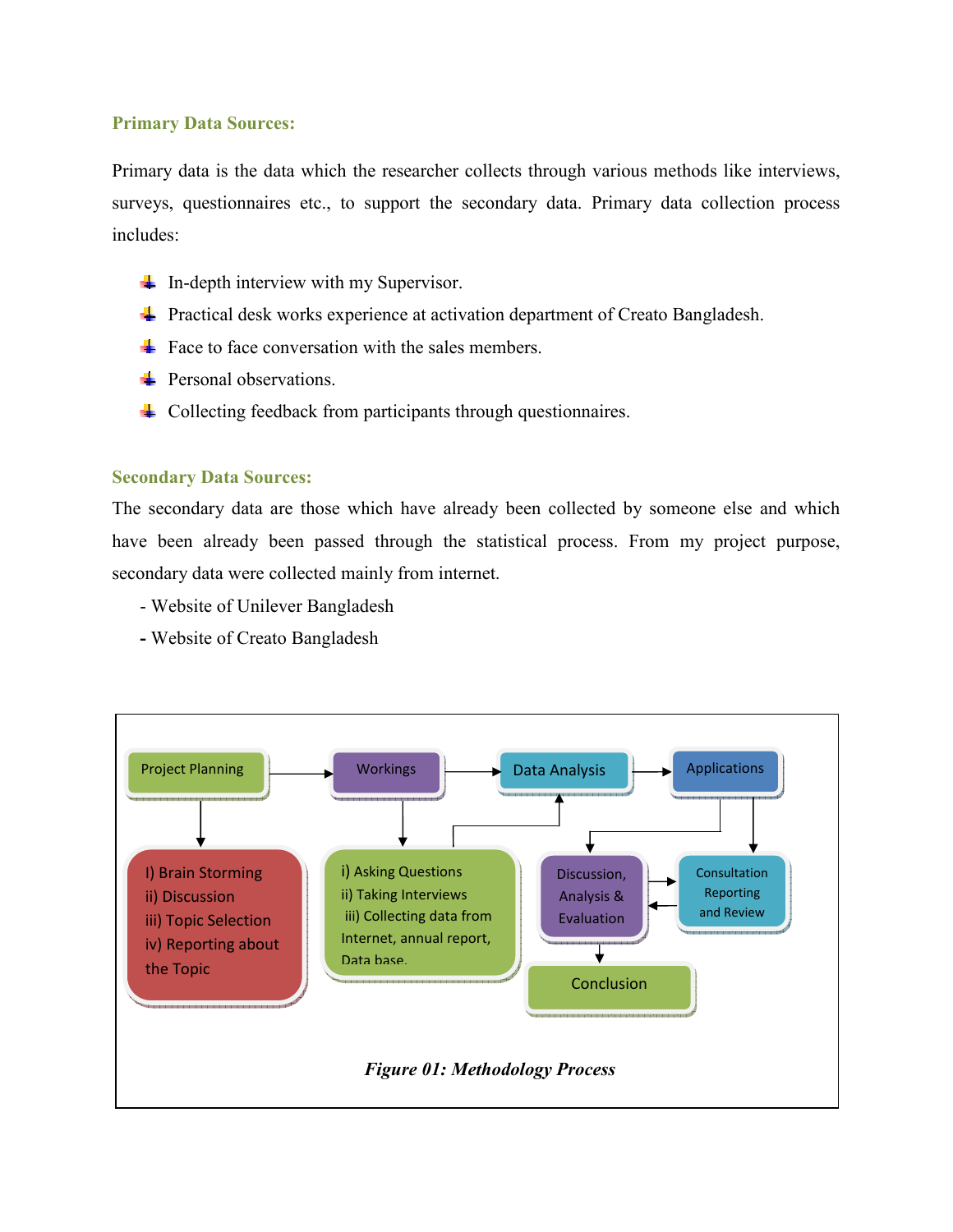### **Limitation of the Report:**

 To conduct the actual level of Evaluation of an Activation Program of Sunsilk Conditioner by Unilever "A Case Study of Bangladesh Market". It's involved several confidential issues of the company.

While conducting this study following limitations are encountered:

#### **Fear of information leakage:**

 It is the main obstacle of getting accurate response from the respondents as most of the employees did not provide appropriate answer to the questions because they think it will be disclosed to others.

#### **Busy schedule:**

Because of the busy schedule, most of the cases respondents were unable to give time for personal interview.

#### **Time constraint:**

The study could have been better and the results could have been more precise then it is now. Due to limited time, I could not implement properly.

#### **Resources:**

It was projected that more magazines and printed materials would be consulted for the study but enough resources were not available.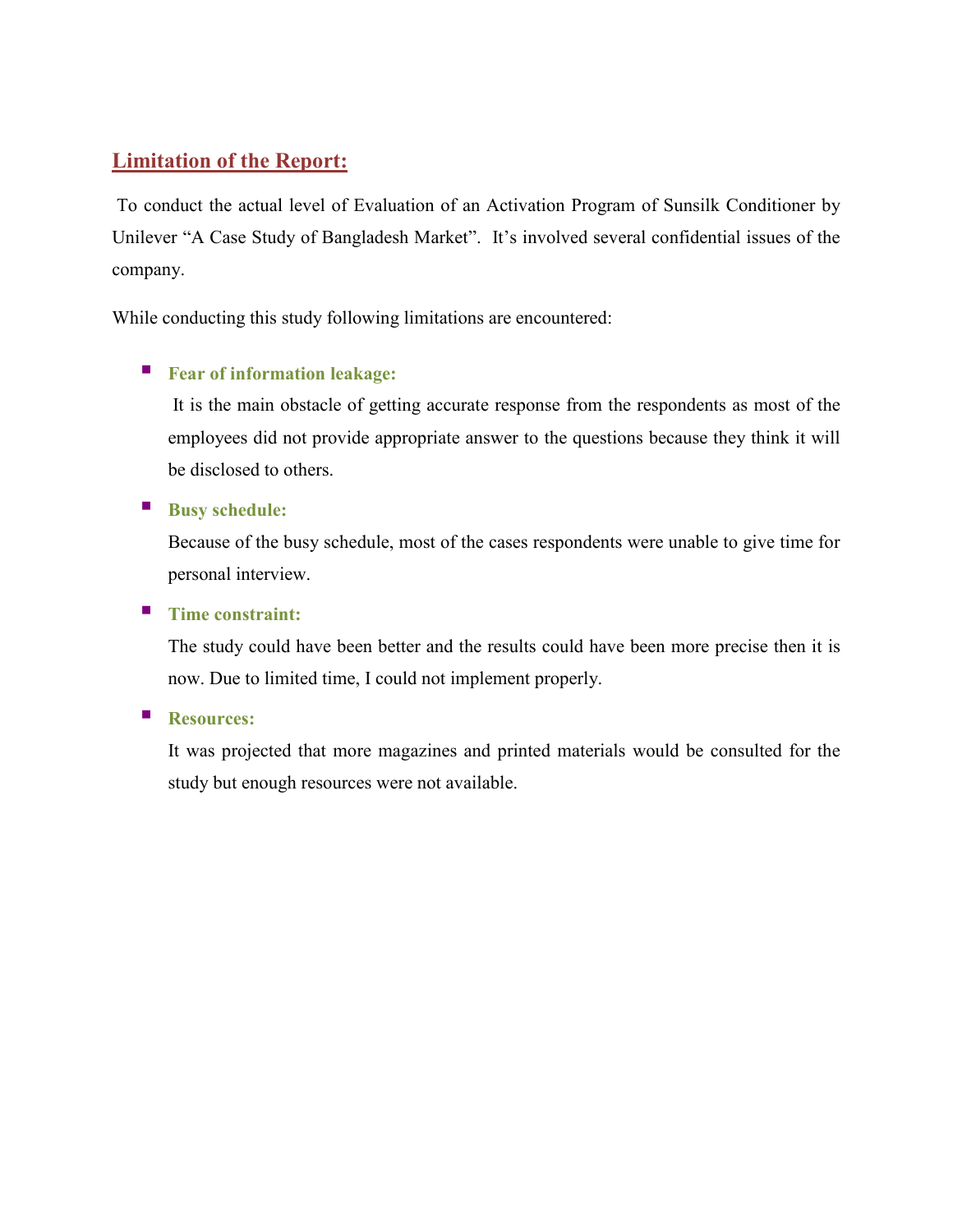## **Chapter One: Organizational Overview:**

## **Chapter Two: Theoretical Aspect:**

## **Chapter Three: Project Part**

## **Chapter Four: Conclusion:**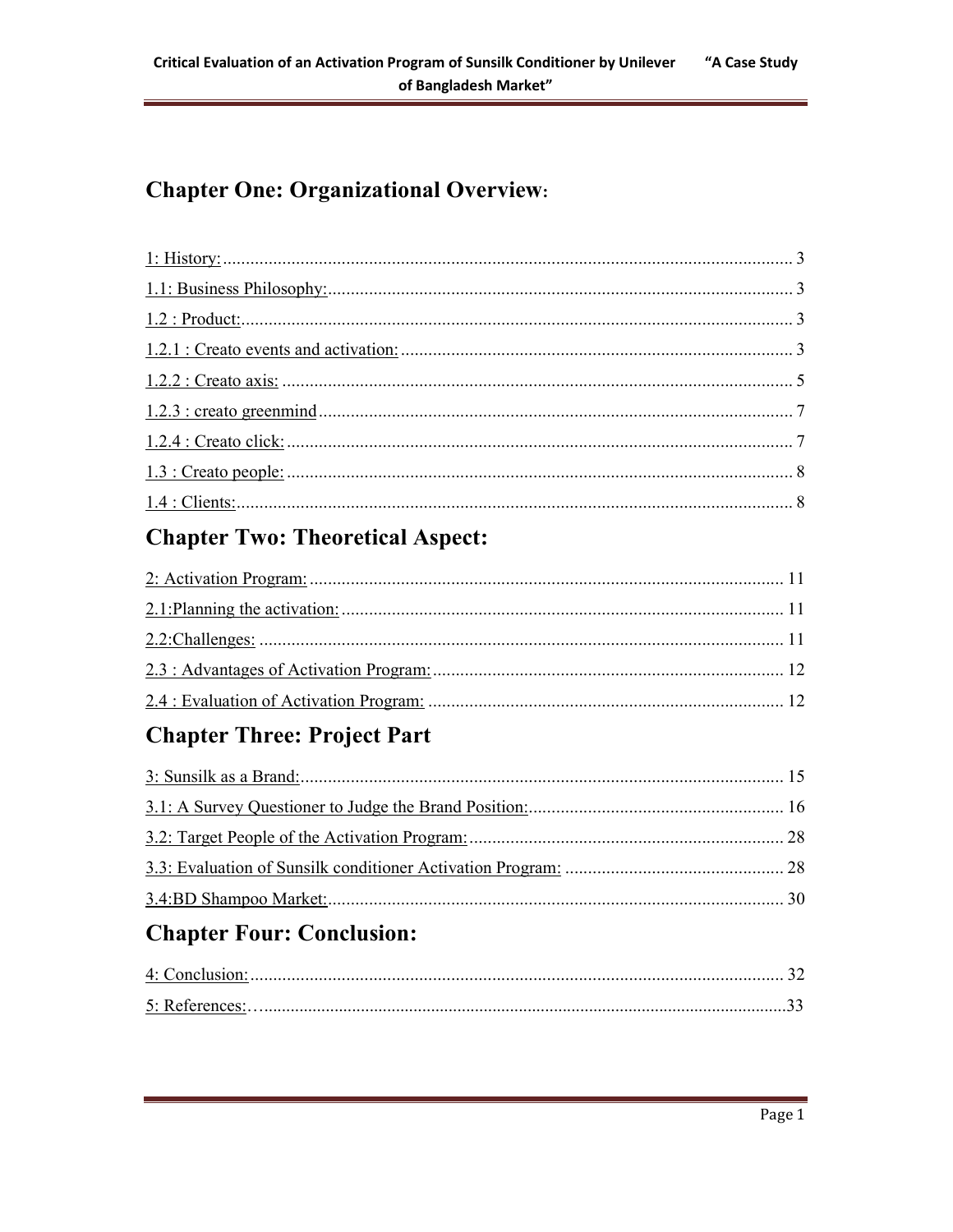## **Chapter One Organizational Overview**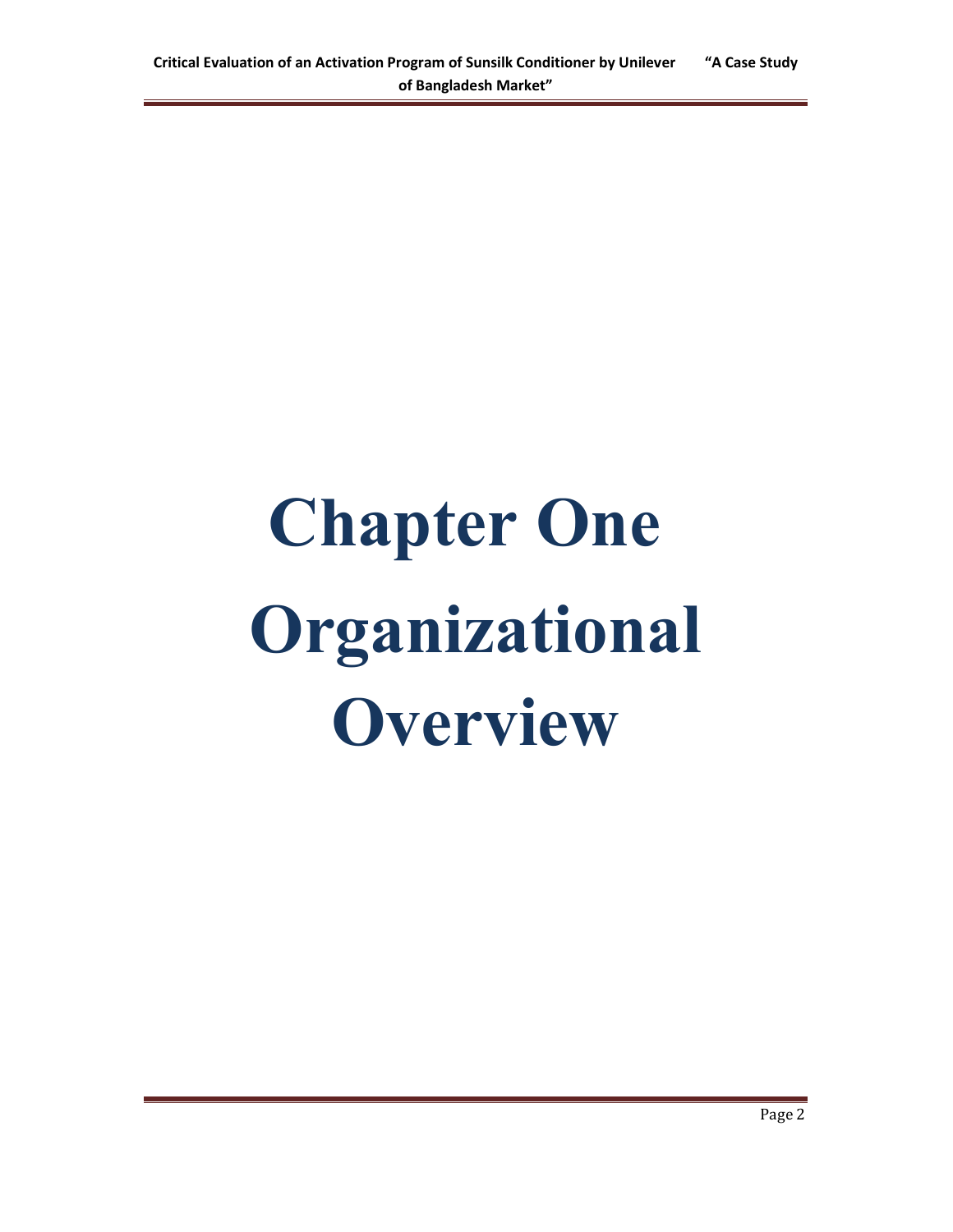### **1: History**

Founded in 2005, Creato has emerged as one of the most young, reputable, creative event management & activations, entertainment, media and Communications Company holding an enviable leadership position today. We create our services by 'amplifying your thoughts with creativity.

Creato constructs customized solutions that deliver in local markets and services hundreds of customers in Bangladesh catering to both national and multinational companies. It delivers focused and turn-key solutions from brand strategy, content development, to creative, design, audio/video production and program management.

## **1.1: Business Philosophy:**

#### **Vision**

To be preferred creative solutions provider in the event management  $\&$  activations, entertainment, media and communications domain globally.

#### **Mission**

To create and build enduring rapport with all stakeholders by providing creative solutions.

#### **Values**

Integrity, commitment, team work, excellence and innovation.

## **1.2: Product: 1.2.1: Creato events and activation:**

At Creato events we strive to be the most reliable and creative event company in Bangladesh, always delivering a high standard of quality and value for money for our customers. We work in close partnership with our clients to offer a service that sets new standards in event management, with our clients' needs always at the forefront of our mind.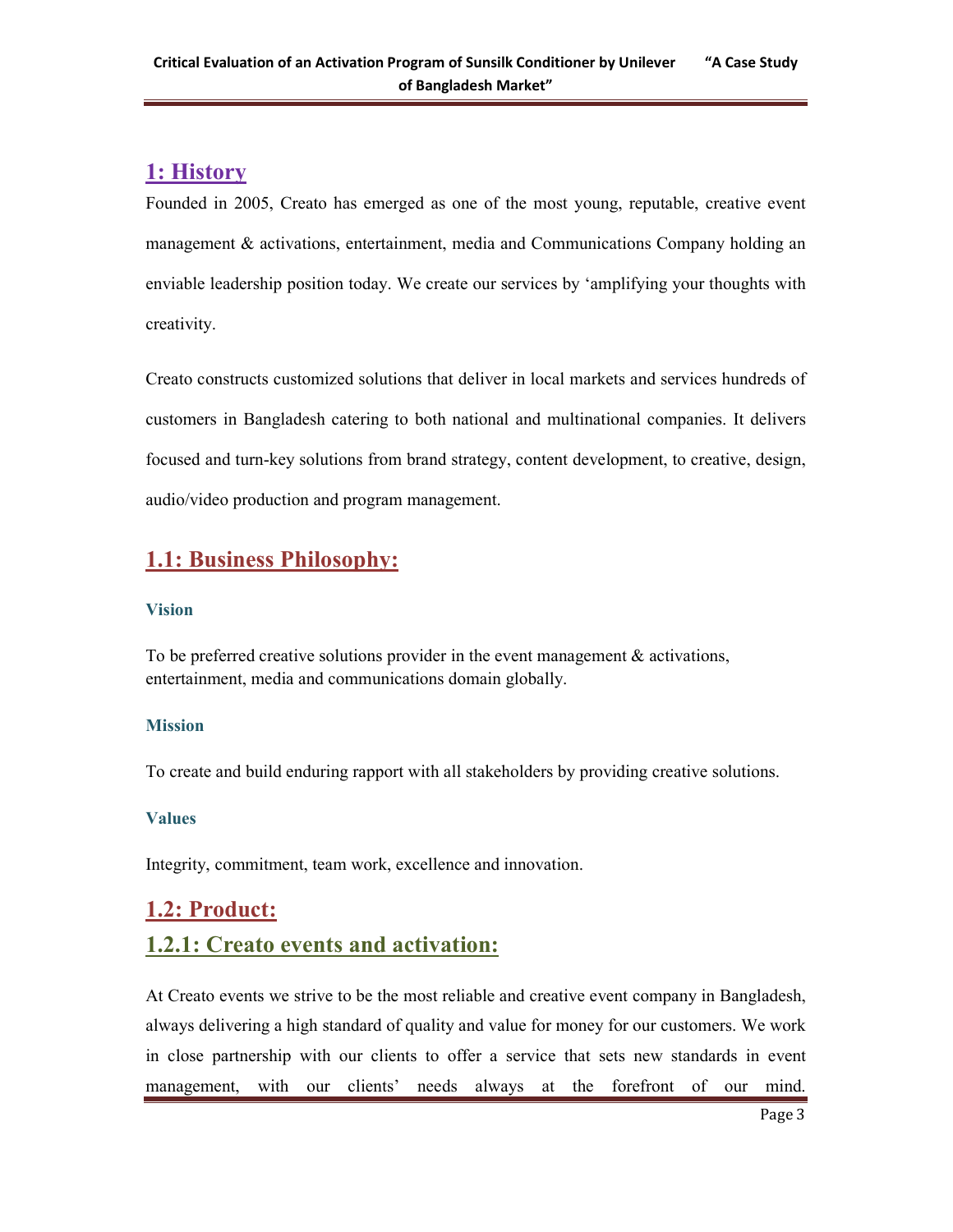Our services are designed to allow you to choose how best we can help to stage your event, from conception to completion. Our ability to listen to your needs and match them to our services is what makes us strong. Each event is a custom project, irrespective of size or budget. We are happy staging a simple contemporary boardroom meeting for 20 guests as we are putting on a glitzy awards dinner for 2000. This is what makes us different.

In short, Creato events is passionate, dedicated and fun when it comes to staging events … now let us make the difference for you by amplifying your thoughts with creativity!

*What we deliver in a nutshell:*

**Event design & production:** 

Creative Concept and Identities Live Event Production Entertainment Speakers and Celebrities Exhibitions

#### **Event sales & marketing:**

Event Selling Event Promotion Websites On-line Registration Sponsorship Fundraising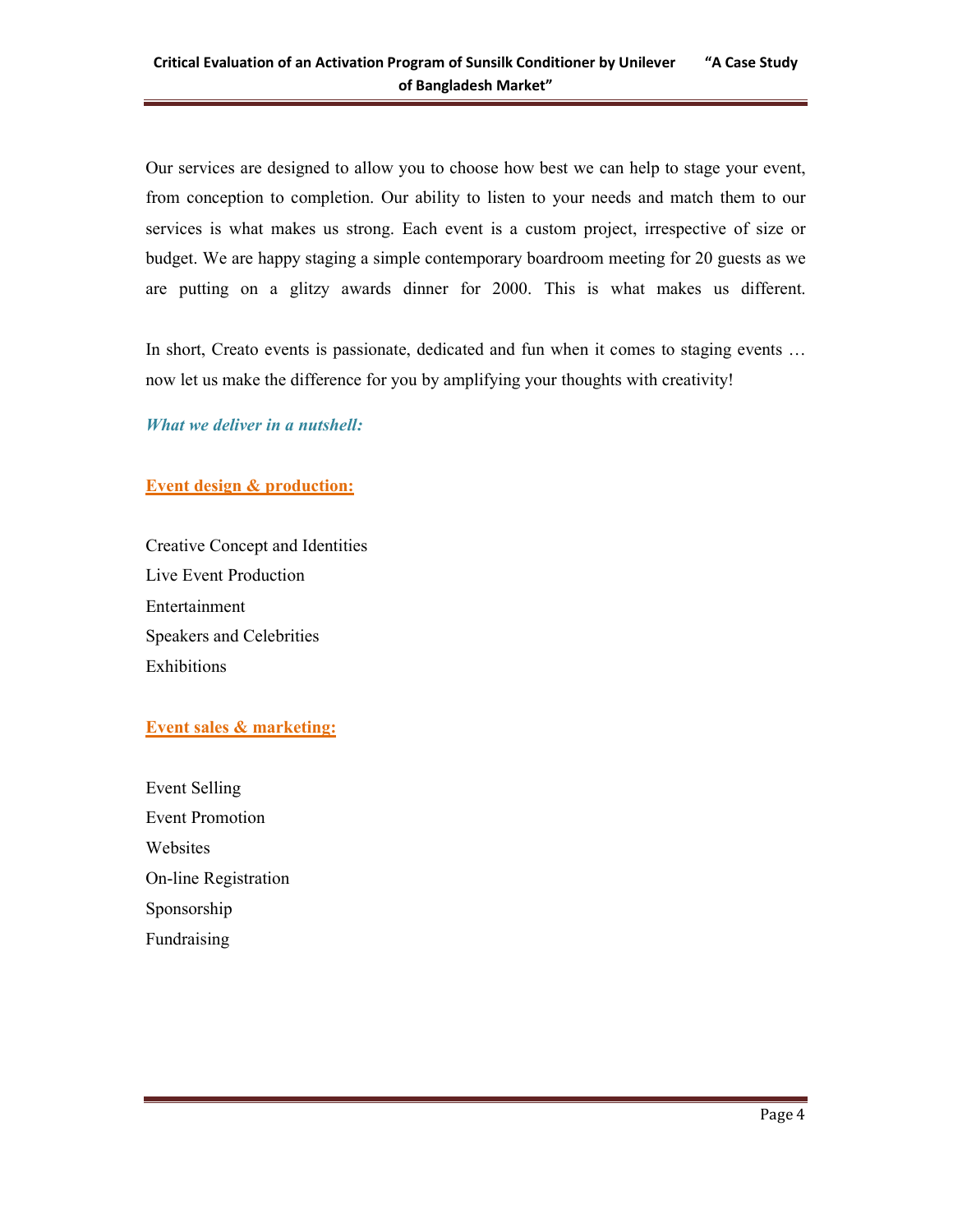#### **Event detailing:**

Delegate and Guest Management Administration Data Management Travel On Site Event Team Venue and Accommodation Financial Control Social and Partner Programs Speaker Management

## **1.2.2: Creato axis:**

Creato axis is committed to deliver creative services that express the interrelationships between communications, lifestyles, brand, product, production, architecture, space, and color. Our offering extends to every aspect of art direction and interior profiling.

#### **Art Direction**

At Creato axis, we develop creative design concepts, control the overall visual at creato axis, we develop creative design concepts, control the overall visual tions, set  $\&$  stage designs. we decide how best to present a concept visually, realistically, so that it is organized, eye catching, and appealing with the aid of stage lighting, robotic fixtures, special effects, sound equipment, video, staging and platforms.

At Creato axis we believe that the key to keep the visual voice of your company strong, effective and consistent requires good art direction. Rendering the services of a good art director is what your company needs to create the desired response from your targeted customer.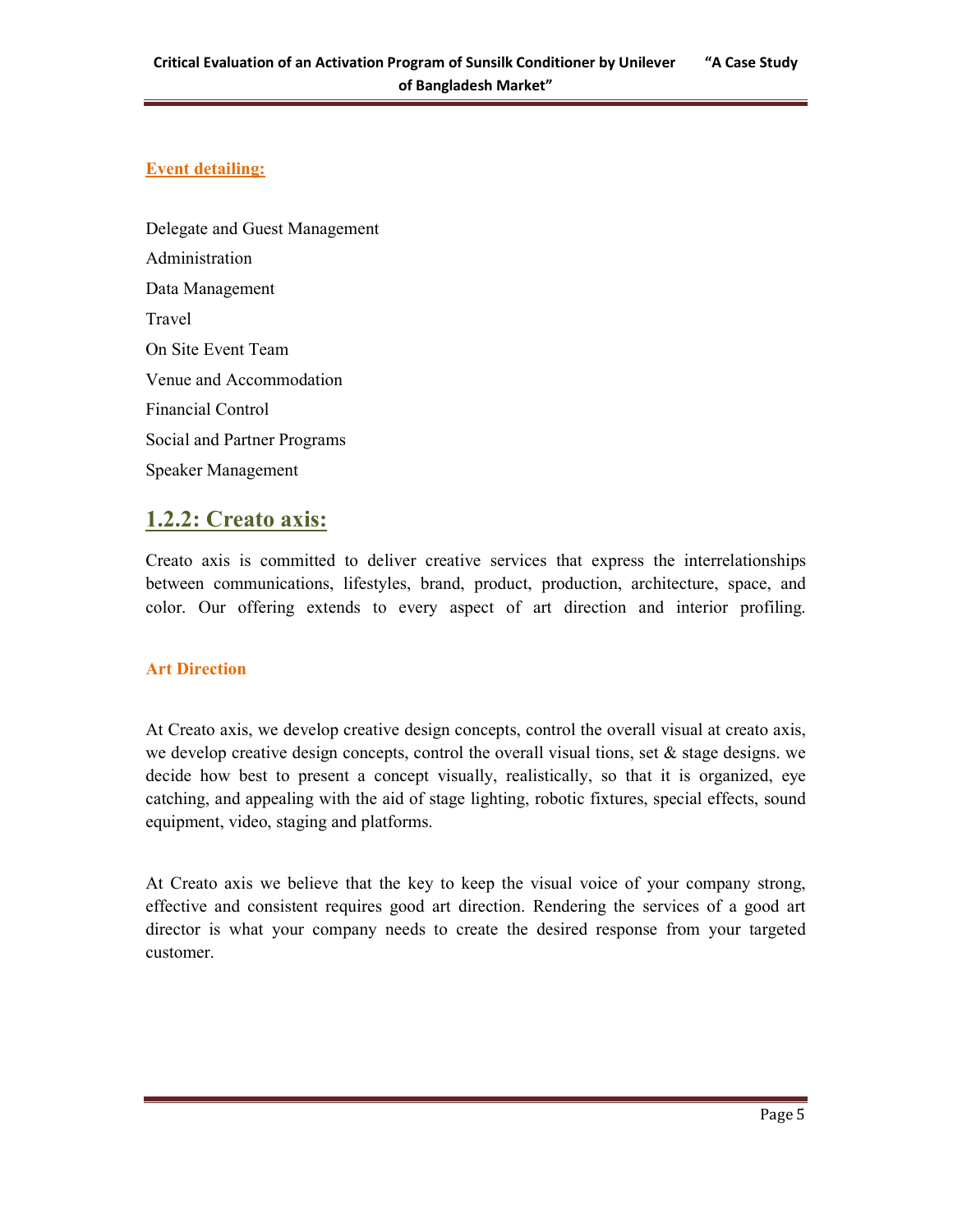#### **Our services include under this wing are:**

Set and Stage Design Production Design Corporate Events Gala Nights Reality Show Television Production

#### **Interior Profiling:**

Responsive to our clients' vision, Creato axis is committed to interior designing that expresses the interrelationships between architecture and place, space and form, color and material. We specialize in residential and commercial design services.

Providing designs for both new-build spaces and remodels, Creato axis has been making design a reality since 2004. Collaboration between our clients, architects, artisans and contractors makes exploring and realizing meaningful design solutions an enjoyable.

We believe that design should be a careful composition of many elements in balance with one another. Ultimately, our goal is to exceed our clients' expectations; to provide our clients environments that reflect their values and meet their needs well into the future. Project mandates in workplace, retail and hospitality.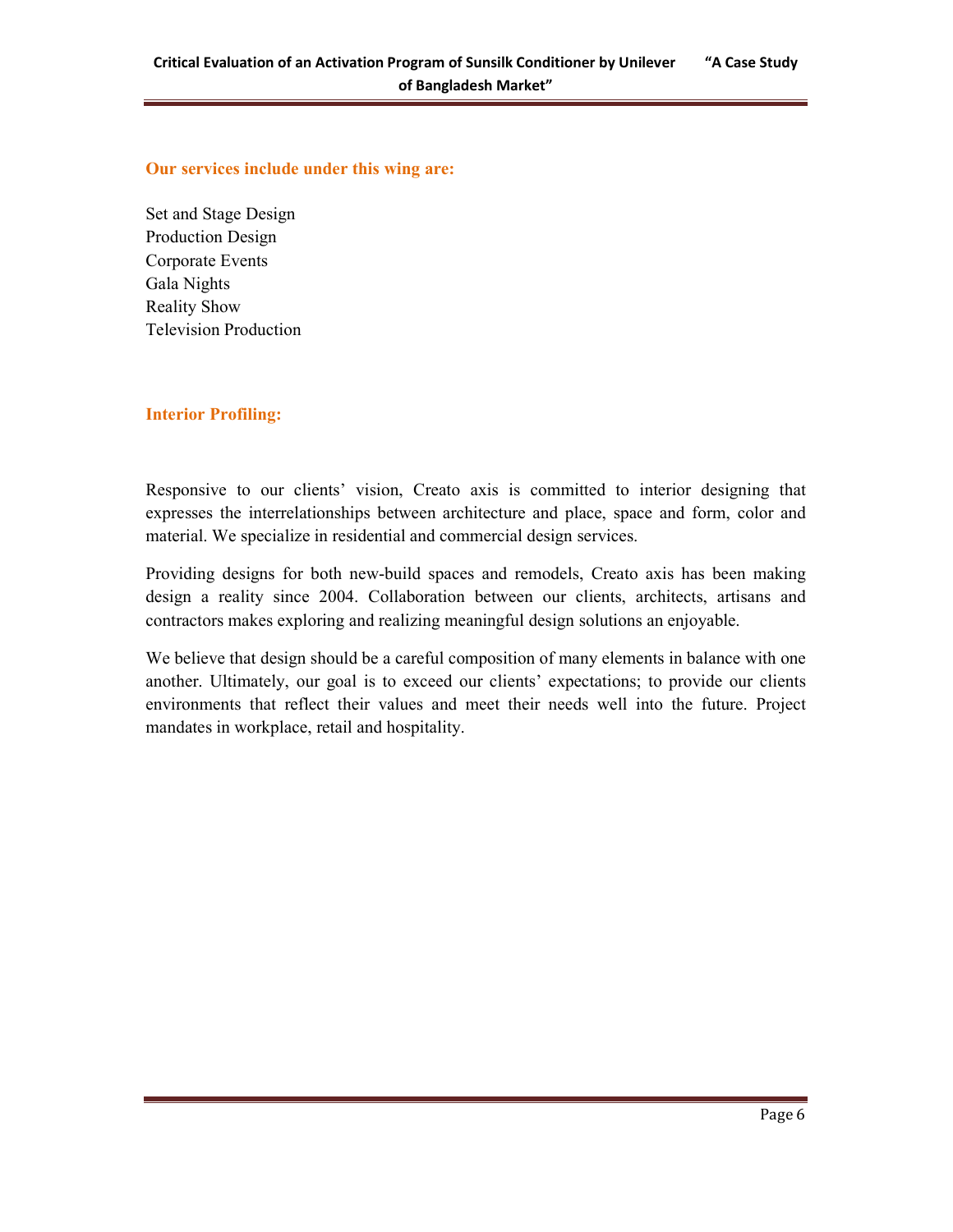## **1.2.3: Creato green mind:**

We deliver creative ideas that connect brands and consumers in both rational and emotional ways. These ideas drive action, response, and results and foster conversations, engagement and loyalty. We develop these creative concepts by discovering the facts that are essential in the nature of your brand, your industry and your competitors, layered with real-time insights.

Creative development of a brand begins with strategic planning. Before we build up a stage design or create a 360 degrees campaign, we put our heads together and analyze your brand, its assets, its history and its culture. We look at your audience; we check their vitals and read their minds. Then we look at the competitive landscape. The result: a simple, succinct, brand positioning.

We also provide the services of a creative consultant who would deliver an effective balance of marketing, design and execution.

No matter what the challenge, our dedicated team of strategists will develop the idea that can help your brand breakthrough, connect and succeed.

#### **Services:**

Creative Conceptualization Strategic Campaign/Event/Activation Development Creative Consulting

## **1.2.4: Creato click:**

Creato click is a fast paced full service digital marketing agency combining creative ideas, strategy and technology. We activate brands digitally and drive increased involvement by combining technology-agnostic solutions and with an analytics-based strategic approach.

Our creative technology capabilities cover all bases- from full scale enterprise website design and development to creating mobile marketing and crafting beautiful digital experiences.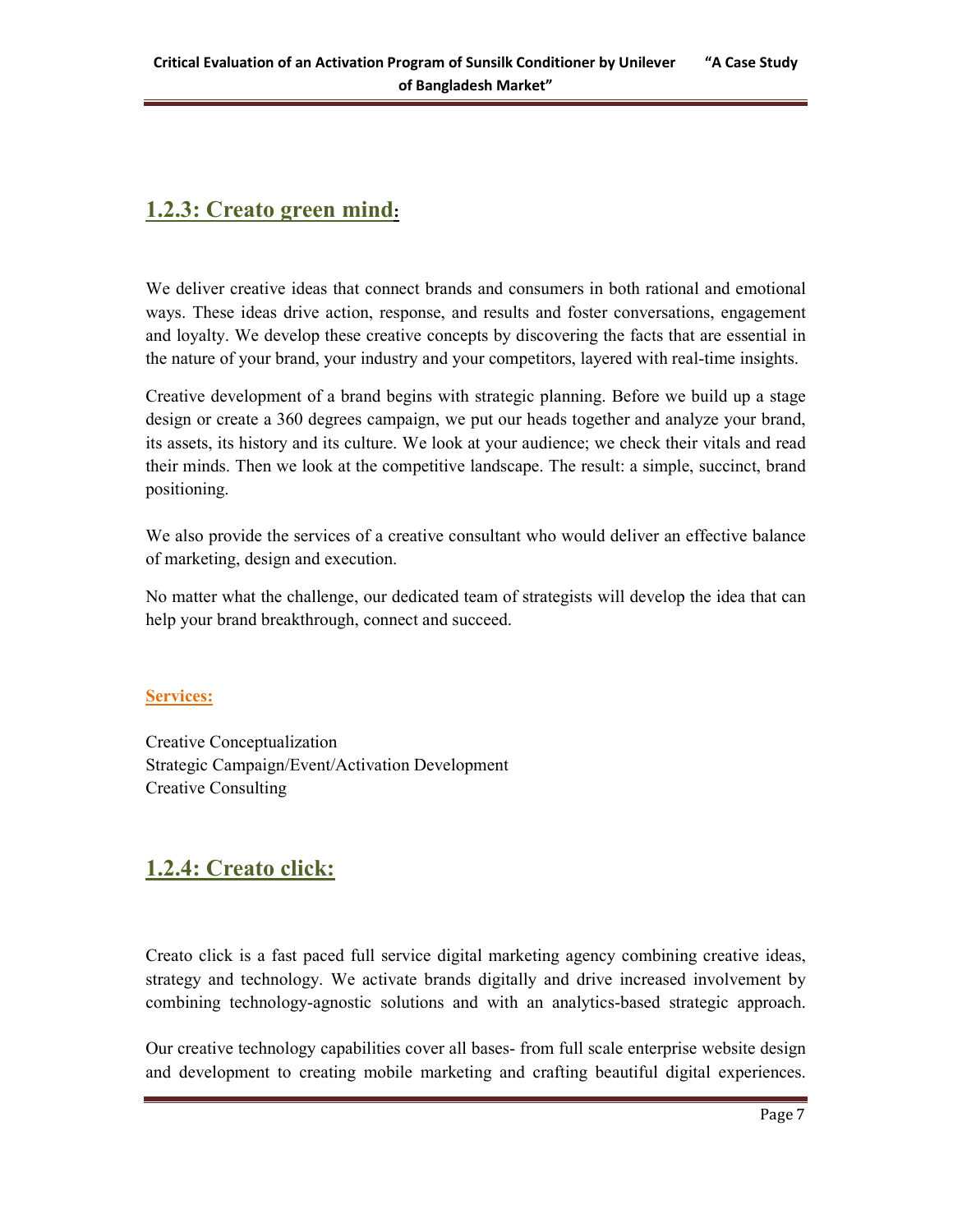Our team comprises some of the most creative and experienced social strategists, digital publicists, community managers and digital developers in the industry. no assignment is too large or complex for our in-house creative designers and technologists who -- in the course of five years of digital creativity -- have developed many web sites and viral campaigns and activations.

#### **Services**

 Digital Marketing & Production Mobile Marketing Viral Marketing Website Design & Build

## **1.3: Creato people:**

It's the expertise, integrity and commitment of our people that makes Creato so distinctive. We attract and retain the best people by making sure we're an organization that people are proud to work for. It's an approach we believe in.

we recruit people and train them for marketing/brand/product communication  $\&$  activation. We also engage young, enthusiastic individuals as brand promoters, representatives, advisors and ambassadors for programs based on various projects for long and short term. Examples of such projects are product sampling, brand awareness, product launching and btl activities.

Creato people offers training programs related to activation, art direction, stage design, sound and light design, campaign planning, atl and btl activities to encourage productivity, achievement and personnel satisfaction. We select and categorize the right person for the right position/ program with the support of our highly efficient database.

We also offer jobs to people who excel and share our values. We offer them extraordinary opportunity and reward them commensurately with their performance.

## **1.4: Clients:**

Companies both big and small know when they work with us they will get reassurance and an exclusively innovative service. We listen to what you want and work with you to achieve it.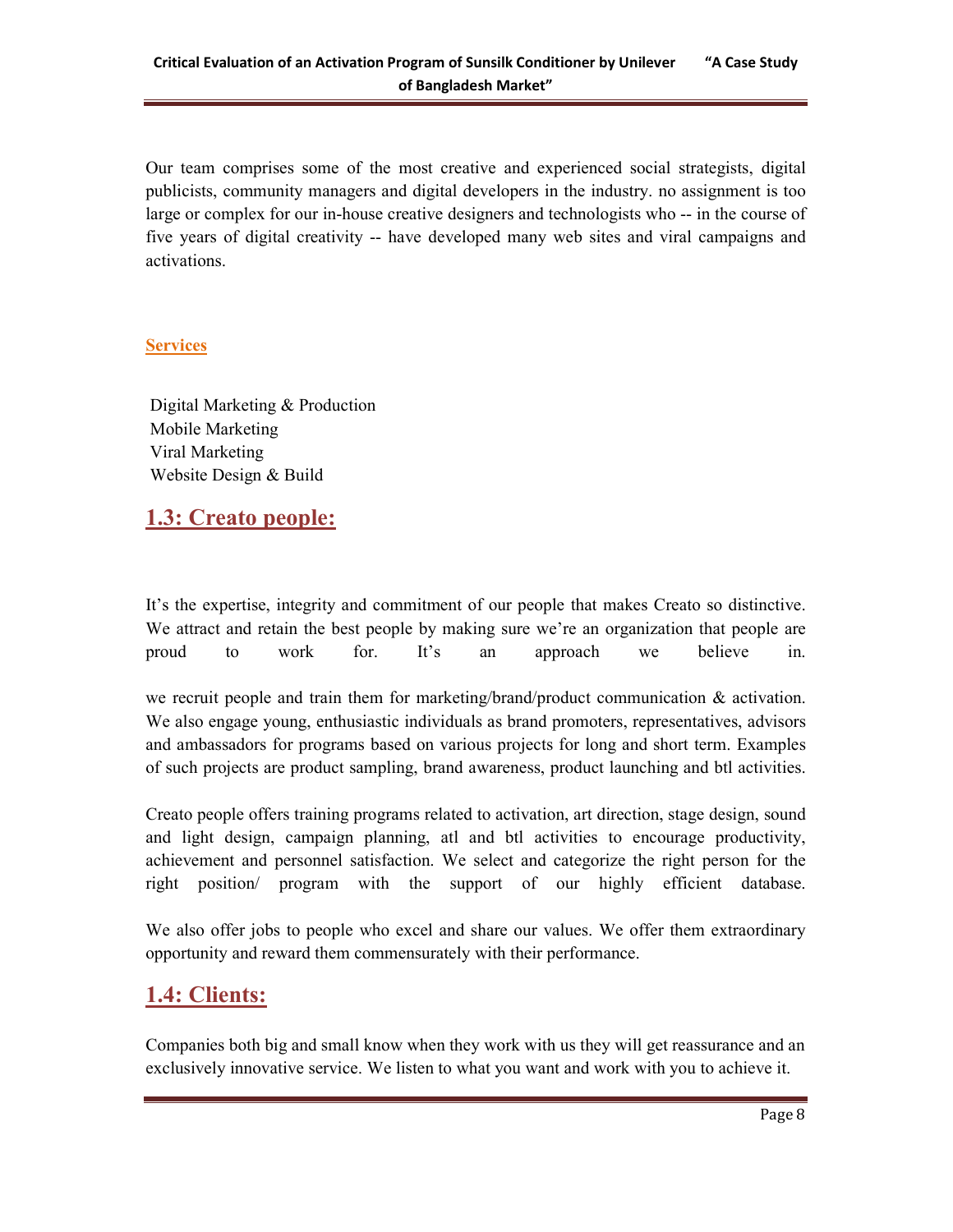As a fairly young company built on loyalty, trust and integrity from 2005, we are committed to provide every client with a memorable, positive experience.

#### **Clients Name:**

Abul Khair Group ACI Airtel Bangladesh Limited British American Tobacco Bangladesh [BATB] DIRD Group Global Beverage Co. Ltd. [Virgin] Grameen Phone Impress Group Independent University, Bangladesh International Television Limited Pacific Bangladesh Telecom Limited [Citycell] Rahimafrooz Unilever Bangladesh Limited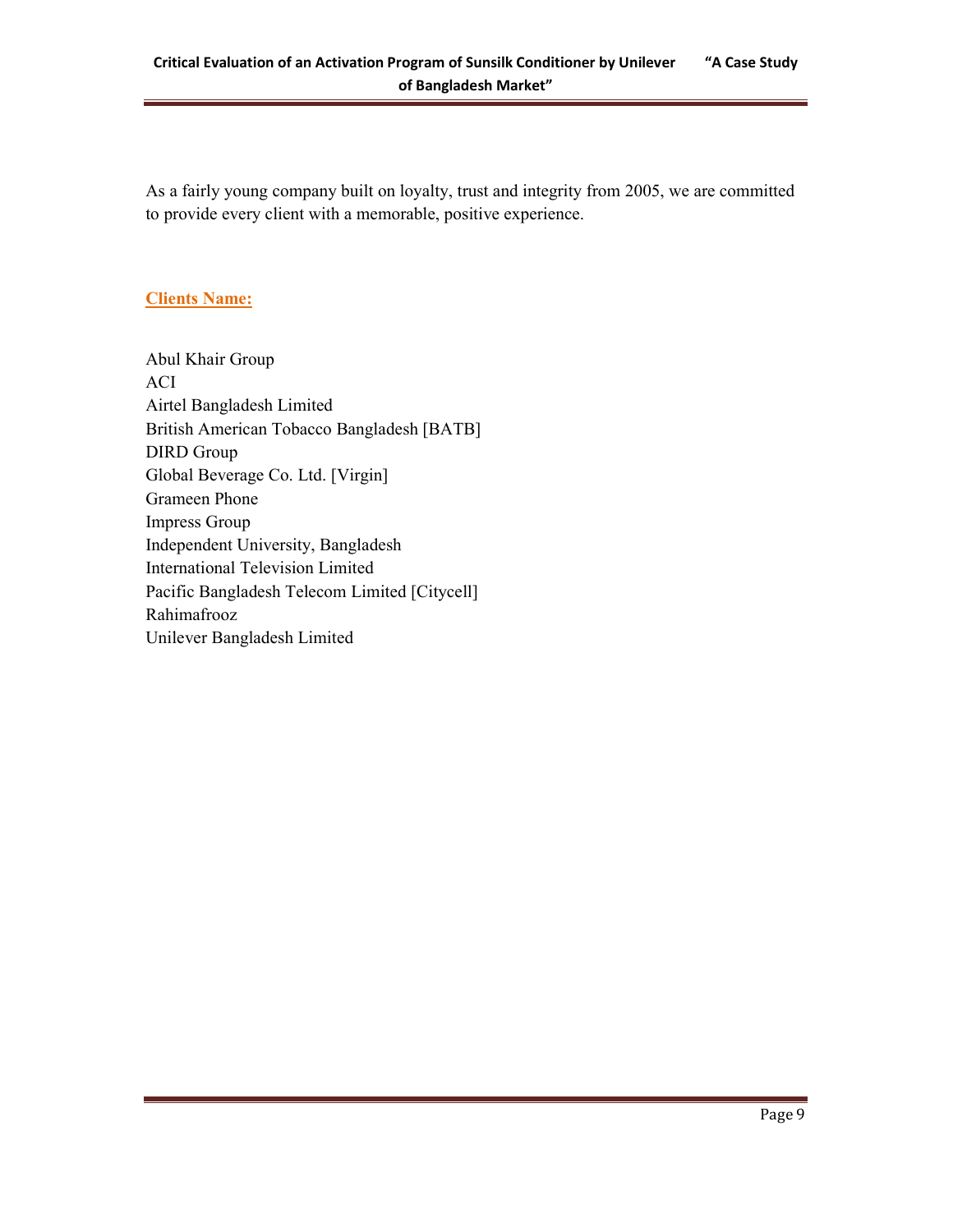## **Chapter 02 Theoretical Aspect**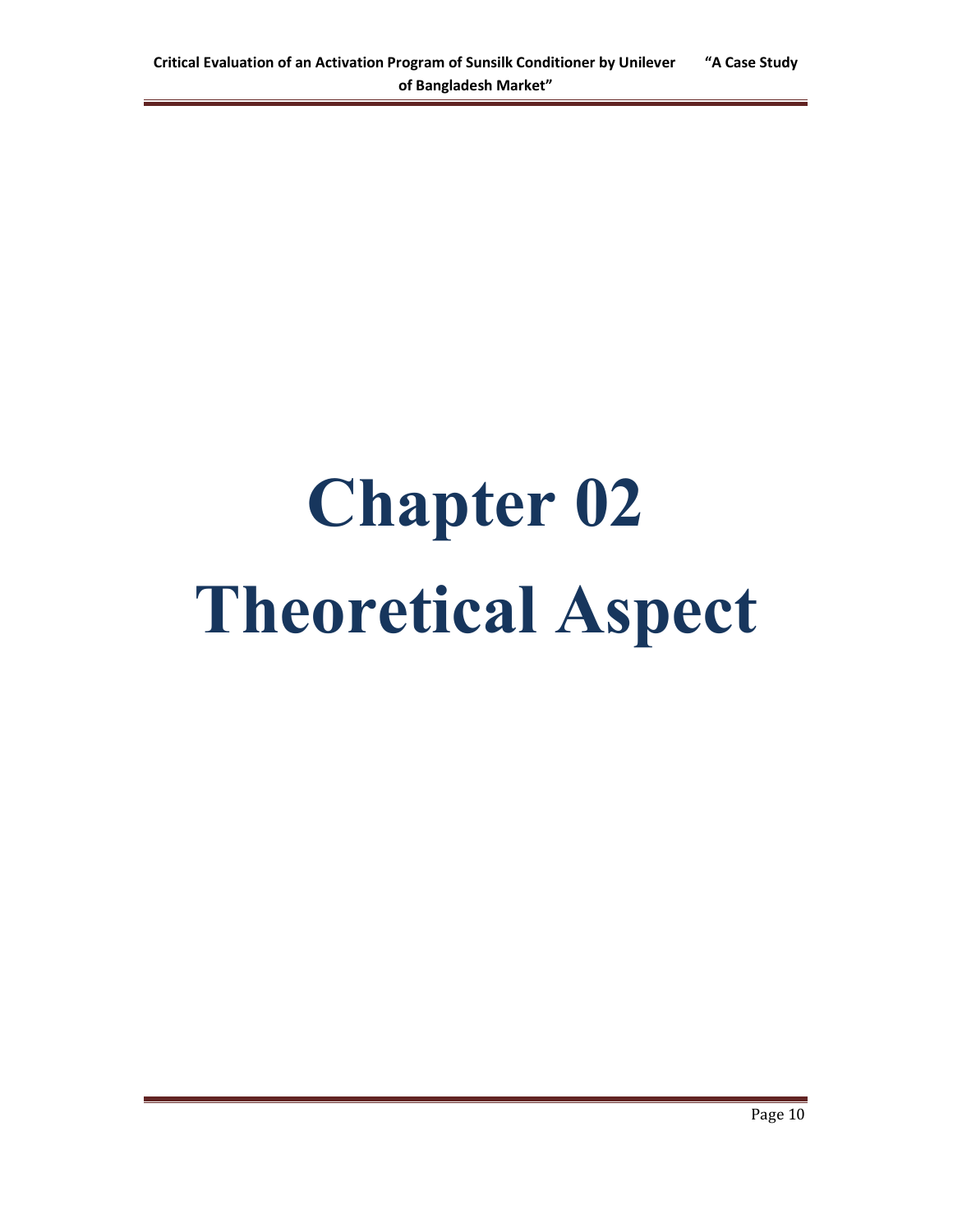## **2: Activation Program**

Marketing activation is the execution of the marketing mix as part of the marketing process. The activation phase typically comes after the planning phase during which managers plan their marketing activities and is followed by a feedback phase in which results are evaluated with marketing analytics.

Depending on the business objective, two types of marketing activation can be used as part of a marketing strategy.

Brand activation, sometimes called brand engagement which focuses on building a longer term emotional connection between the brand and the customer.

Activation based on direct-response marketing will focus on generating immediate sales transactions.

## **2.1: Planning the activation:**

Before executing its marketing activities, a firm will benefit from identifying which customer groups to target. "By focusing on some fewer influencers only, activation can become more efficient and higher returns can be expected."

Customer data is a significant source of information for planning marketing activation. A common practice is to use customer relationship management tools and techniques to augment the impact of marketing activation because CRM "provides an integrative framework in which marketing activation and customer activities collaborate to increase patronage"

## **2.2: Challenges:**

A successful marketing activation will allow businesses to increase their profits and reach their strategic goals. There is however challenges those managers will face in putting in place a marketing activation program. One of the challenges is dealing with an ever changing marketplace. Customer preferences and attitudes keep evolving and require managers to adapt rapidly. This poses a challenge because, for example, "direct marketing activation triggers that were accurate 6 months ago, may now be quite inappropriate."

Another challenge related to marketing activation has to do with reaching different target markets with culturally relevant propositions. McDonald's is said to be a good example of a company that can effectively reach a diverse audience. Among the techniques it uses, "it engages in unique marketing activation, including strong use of PR and events targeted at black, Asian, and Latino youth.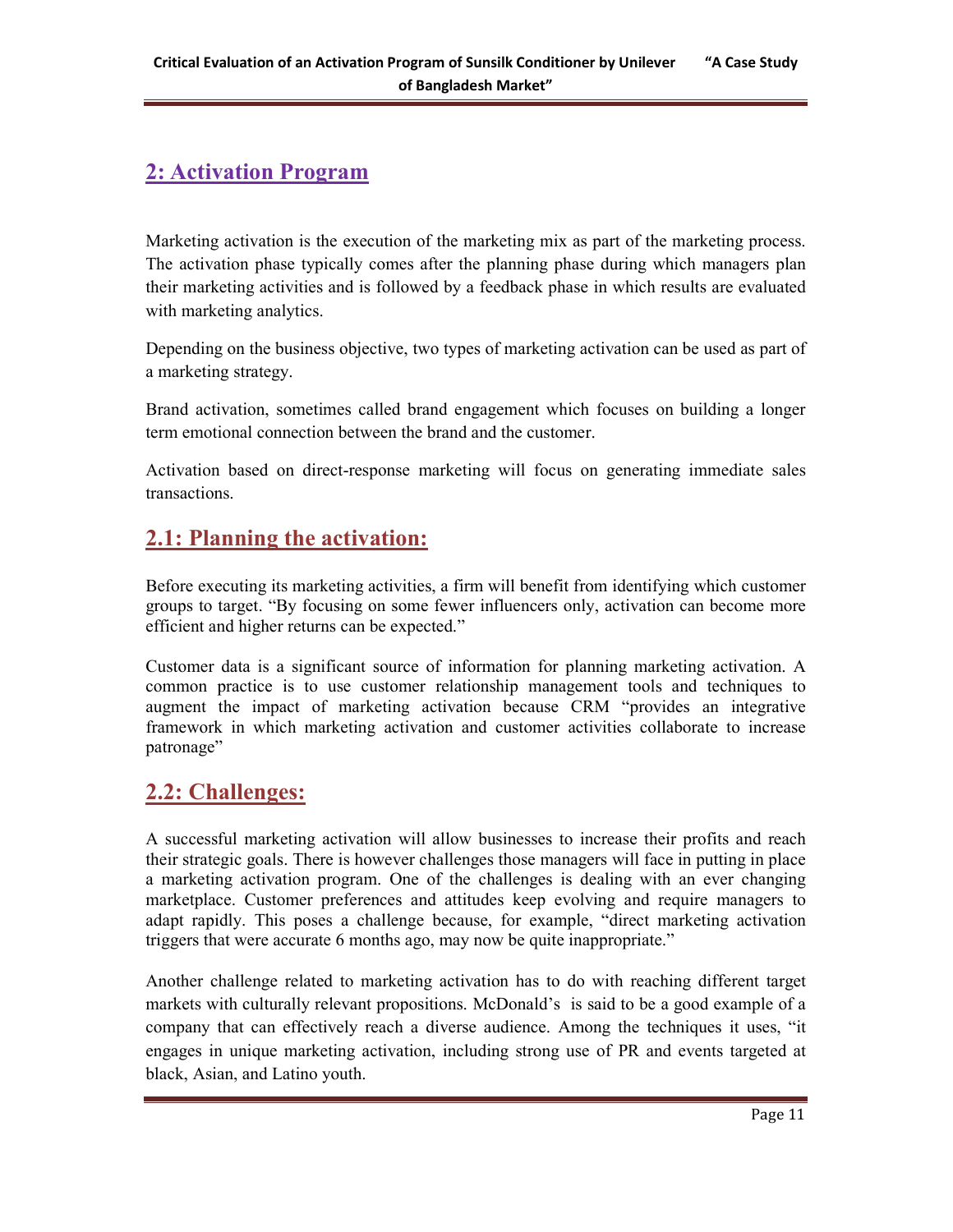## **2.3: Advantages of Activation Program:**

Activation program add some values to the organizations, because of that organizations especially large organization try to organize the activation program. The following ways activation program add some values to the organization:

- Increasing Sales
- Building Brand
- Collecting Feedback

#### **2.3.1Increasing Sales:**

Increasing the sales is one of the main agendas of organizing an activation program. Organizations try to set a sales target before organizing an activation program. So here is positive of activation program to increase sales of any particular brand or product.

#### **2.3.2Building Brand:**

Another and most important agenda to conduct activation program is building brand value of any particular brand. Sometimes organization tries to launch their program through activation program. Launching a brand through activation sometimes help organization to build the brand value of a particular product because when launching a product through activation there is a chance to reach at least those who attend the program.

#### **2.3.3Collecting Feedback:**

Activation program helps organizations to collect feedback from the direct user of any particular brand directly. As a result organizations easily can measure their product to the final consumers that can be useful in later product development.

## **2.4: Evaluation of Activation Program:**

Evaluating an activation program can be evaluated by following ways:

- Sales condition after activation program
- Brand image after activation program
- User's response to the product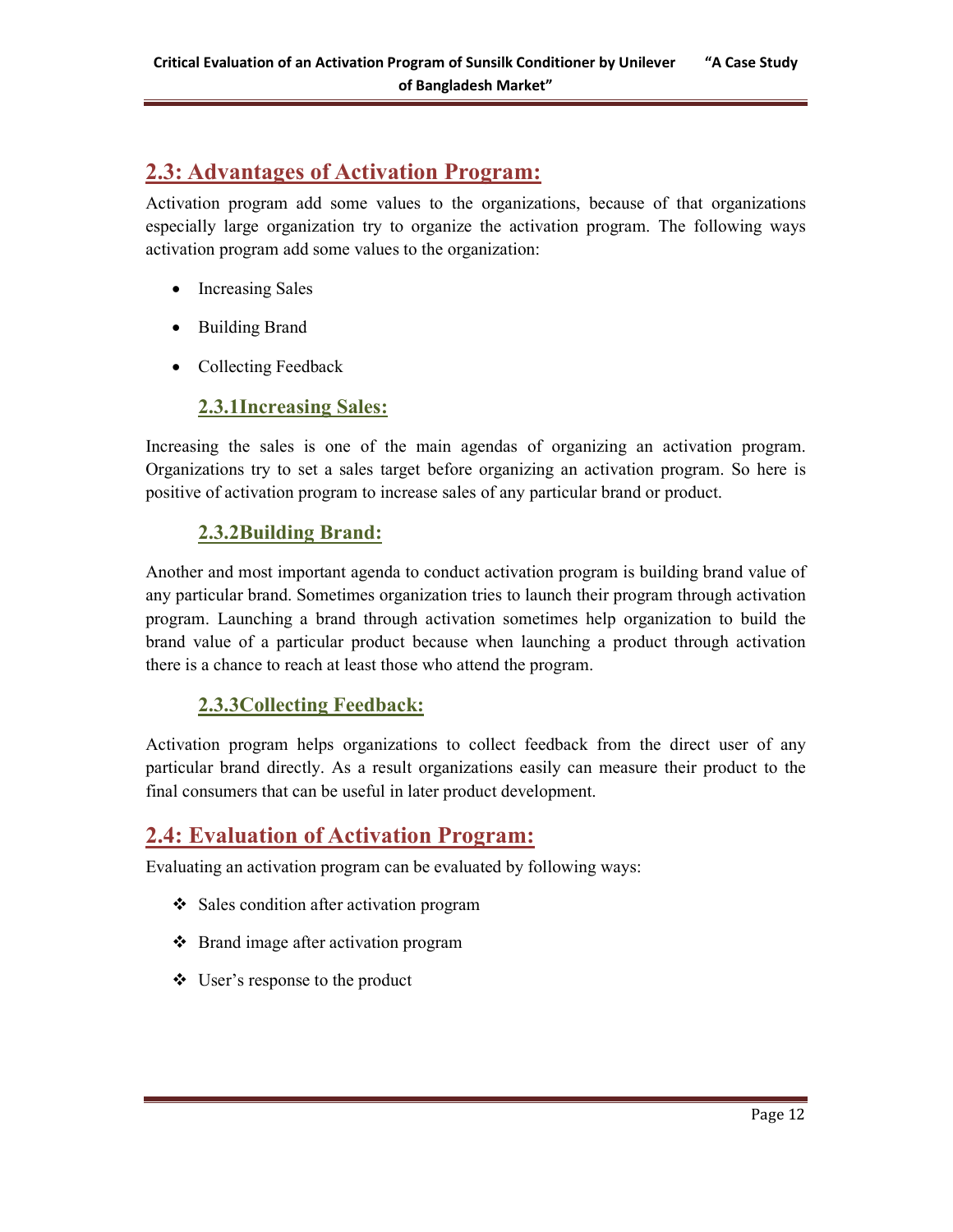#### **2.4.1Sales Condition after Activation Program:**

One of the major objectives organizing activation is increasing sales. Organizations set a minimum target of increasing sales through activation program. For example; an organization aims to increase their sales by 30% after an activation program so evaluation criteria can be following ways:

- Sales increases up to 30% are **satisfactory.**
- Sales increases less than 30% but up to 20% is **dissatisfactory.**
- Sales increases less 20% are **extremely dissatisfactory.**
- Sales increases more than 30% but up to 50% is **more satisfactory.**
- Sales increase more than 50% extremely **satisfactory.**

#### **2.4.2Brand Image after Activation Program:**

Increasing brand image of any particular product is another important aspect of organizing an activation program. So evaluation of brand value post activation stage is another criterion to evaluate activation program. For example: An organization expects to increase the brand value of a particular product up to remain in top 5. In that the following criteria's can be drawn for evaluating the brand value:

- Increases brand value up to remain in top 5 but not in top 3 are **satisfactory**.
- Increases brand value up to remain in top 3 is extremely **satisfactory**.
- Decreases brand value up to remain in over top 5 but in top 10 are **dissatisfactory**.
- Decreases brand value up to remain in over top 10 is **extremely dissatisfactory.**

#### **2.4.3User's Response to the Product:**

An activation opens a door to the organizations that how customers response to the product after trail use from the program. So, user's response to the product can be criteria for evaluating an activation program. The following criteria's can be judged as customer's response to the product:

- If customer feels that the product is up to their mark is **satisfactory**.
- If customer feels that the product is more satisfied than their expectation is **quite satisfactory**.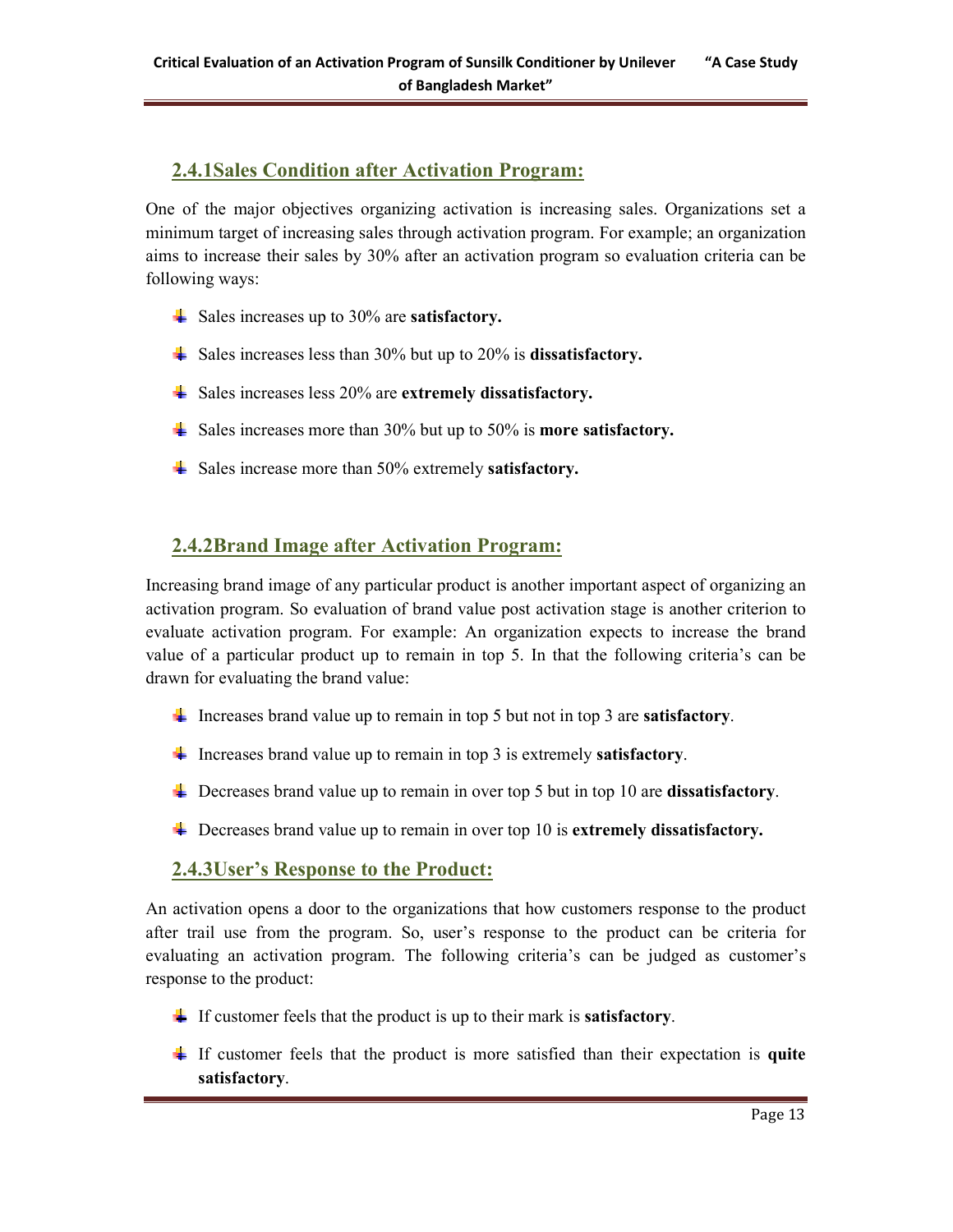# **Chapter 03 Project Part**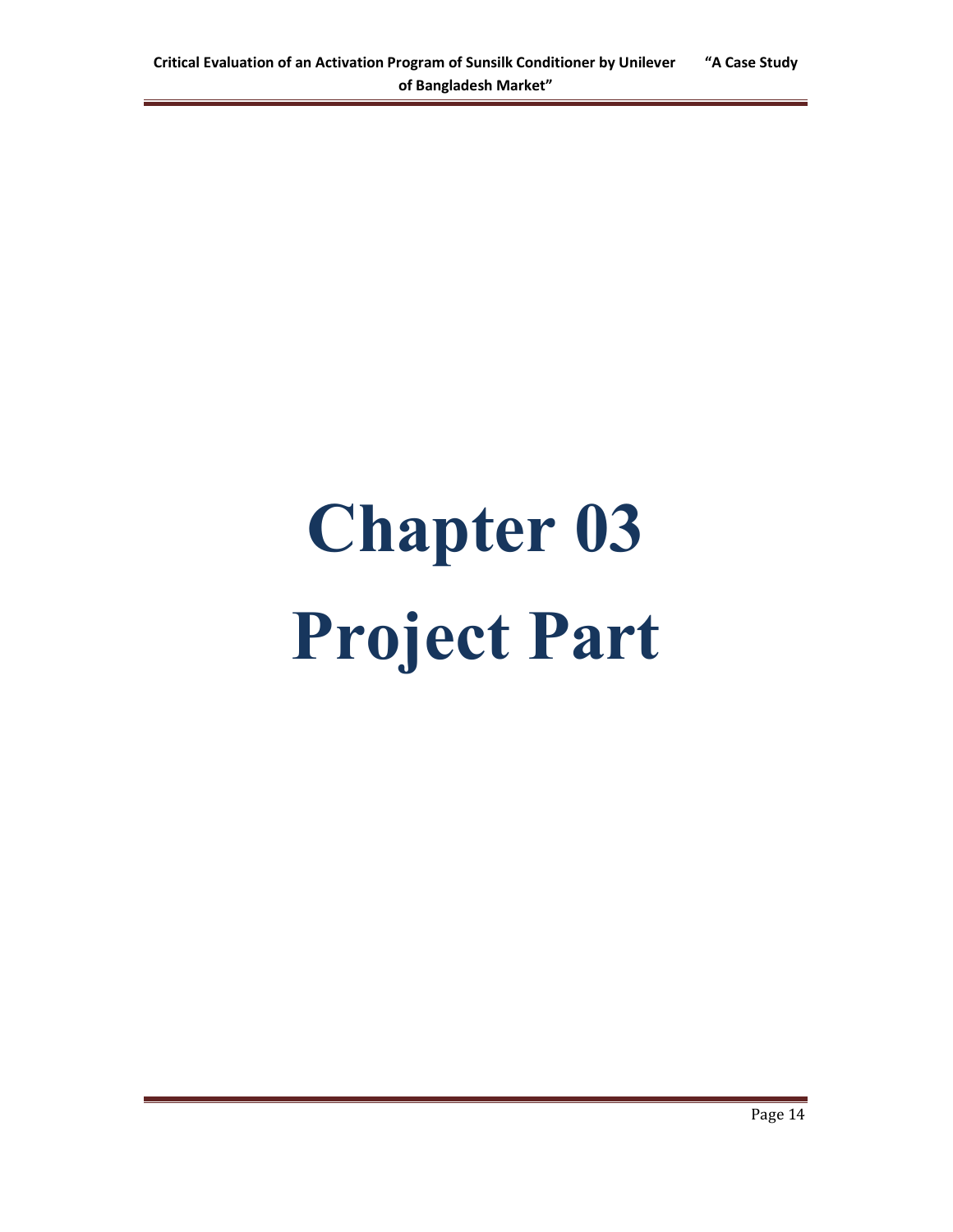## **3: Sunsilk as a Brand**

Sunsilk was launched in 1964 and is now a global brand with presence across 80 countries. Sunsilk's hair care range provides a complete hair care solution and functions as a 3-step combination of cleansing, nourishing and manageability that gives a young girl the confidence to express herself.

#### **SHAMPOOS:**



**Sunsilk Stunning Black Shine Shampoo:** Enriched with five natural oils that protects hair from sun damage and gives hair a long lasting shine.

**Sunsilk Hair fall Solution Shampoo:** Contains Root Lock Mineral which prevents hair fall up to 10 times.

**Sunsilk Thick & Long Shampoo:** Contains Keratin Yoghurt Nutria Complex that thoroughly nourishes your hair from root to tip to give thick and long hair.

**Sunsilk Perfect Straight Shampoo:** An advanced product formulated with Straight-Lock Technology that actively controls and gently binds your hair together into a simple and elegant, straight style.

#### **CONDITIONER:**



**Sunsilk Stunning Black Shine Conditioner:** Enriched with Amla Pearl Complex, Sunsilk Stunning Black Conditioner helps smoothen hair and maintain its natural shine.

**Sunsilk Hair fall Solution Conditioner:** Smoothens and strengthens hair length, protecting hair against breakage.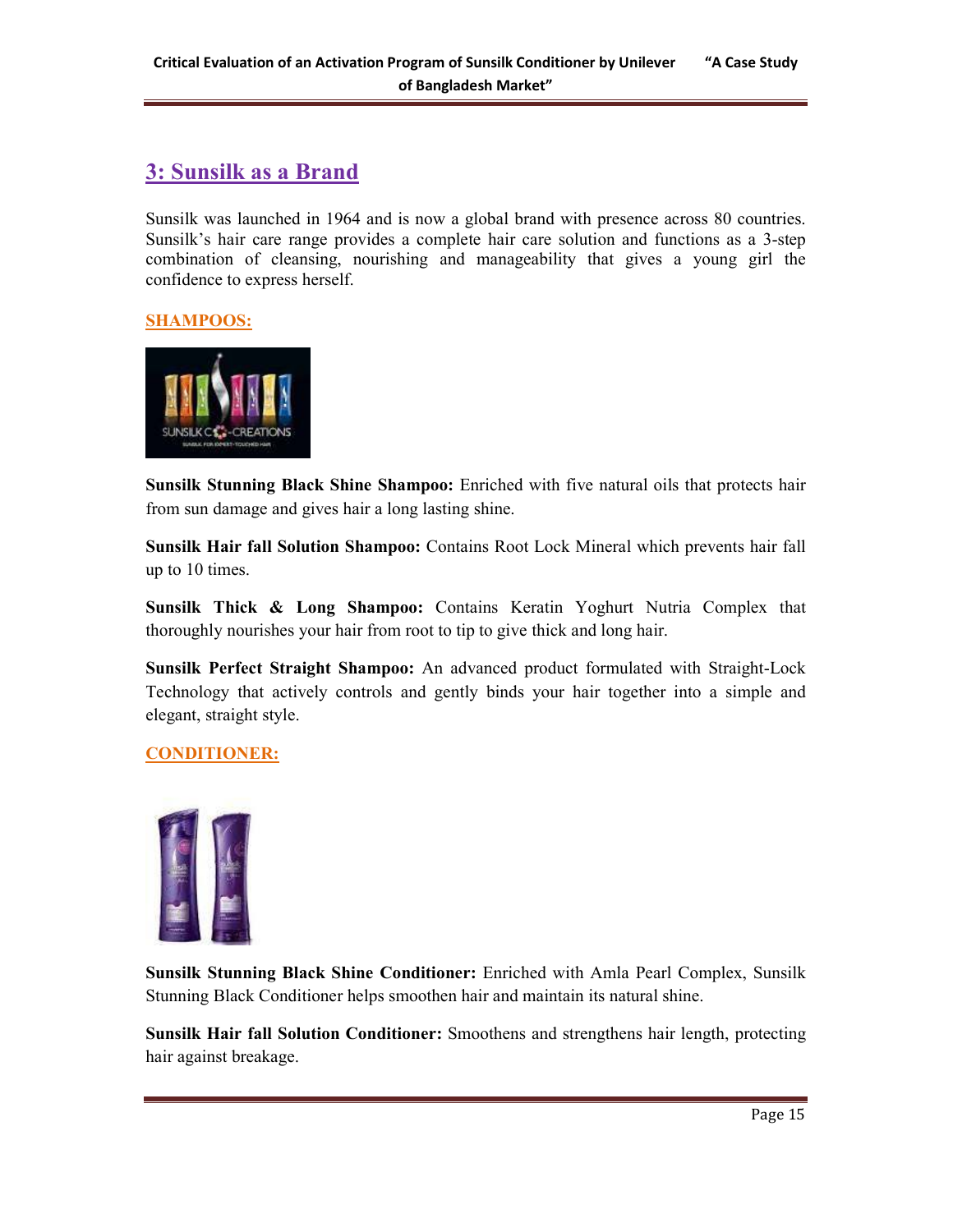**Sunsilk Thick & Long Conditioner:** Contains Keratin Yoghurt Nutria Complex that thoroughly nourishes your hair to give evenly thick-looking, healthy hair all the way to the tip.

**Sunsilk Perfect Straight Conditioner:** It locks your hair straight right from the shower and keeps it that way as your hair dries – and that too for 24 hours!

#### **KEY FACTS:**



- Number 1 in Asia, Latin America and the Middle East.
- Sales of more than  $E1$  billion a year.
- Selling in 80 countries.
- Also sold as Elidor, Hazeline, Seda and Sedal.

• Recent Awards: Holds the Guinness World Record for the most heads of hair washed and styled in one day.

## **3.1: A Survey Questioner to Judge the Brand Position:**

We asked 30 participants who came in the activation program. Based on their reply we can find the following scenario of the shampoo and conditioner market in Bangladesh:

| Option         | Number<br>of People | $(\%)$ |
|----------------|---------------------|--------|
| Yes            | 30                  | 100    |
| N <sub>0</sub> | U                   | U      |
| Total          | 30                  | 100    |

#### Q.1 Did you ever wash your hair with Shampoo?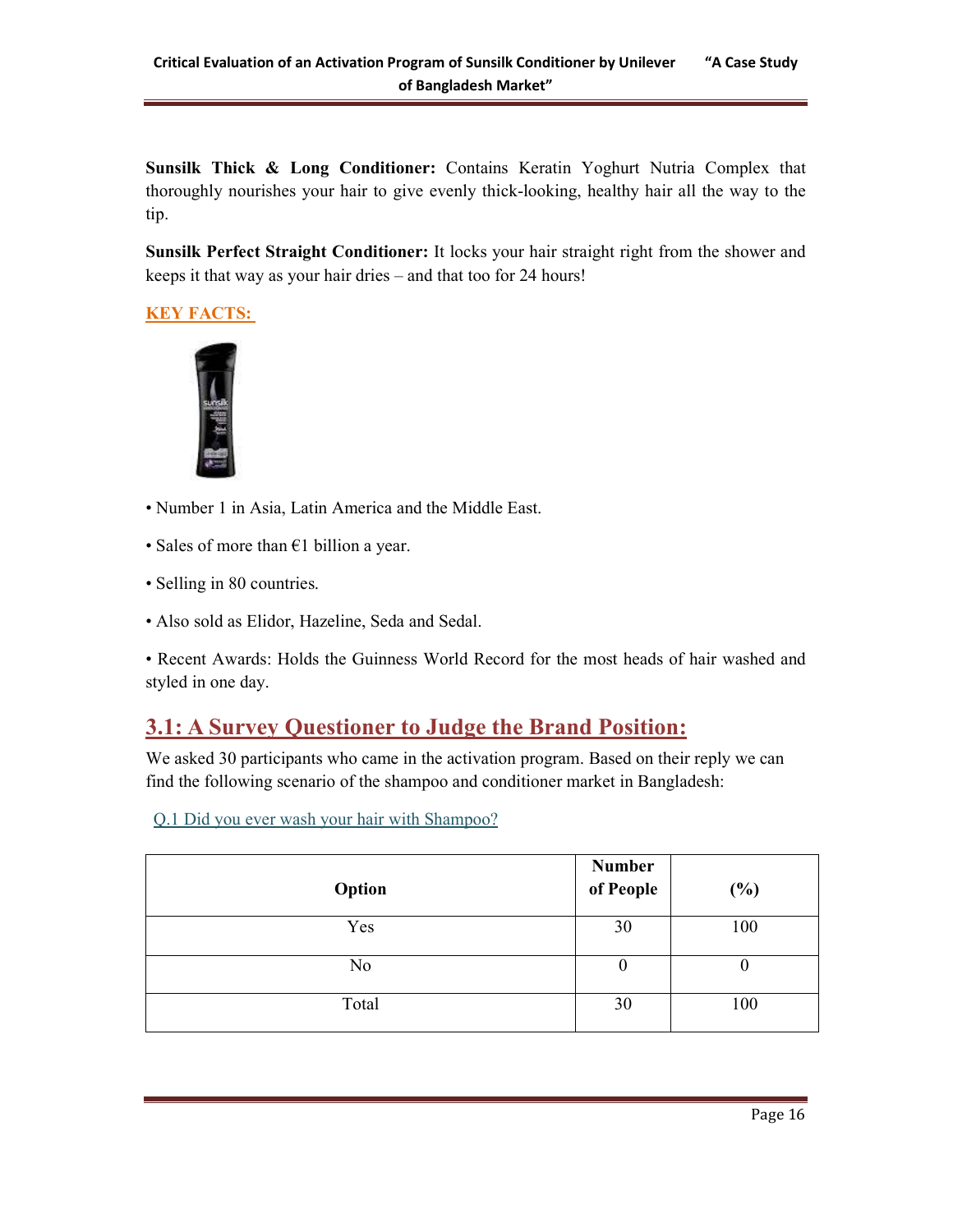

From the survey we usually find that all the participants wash their hair with shampoo. So the user percentage is 100%.

| O.2 How often do you wash your hair with Shampoo? |  |  |
|---------------------------------------------------|--|--|
|                                                   |  |  |
|                                                   |  |  |

| Option                  | Number of<br>People | $(\%)$ |
|-------------------------|---------------------|--------|
| Once a day              |                     |        |
| Every other day         | 7                   | 23.33  |
| Once every two or three |                     |        |
| days                    | 13                  | 33.33  |
| Once a week             | 10                  | 43.33  |
| Total                   | 30                  | 100    |

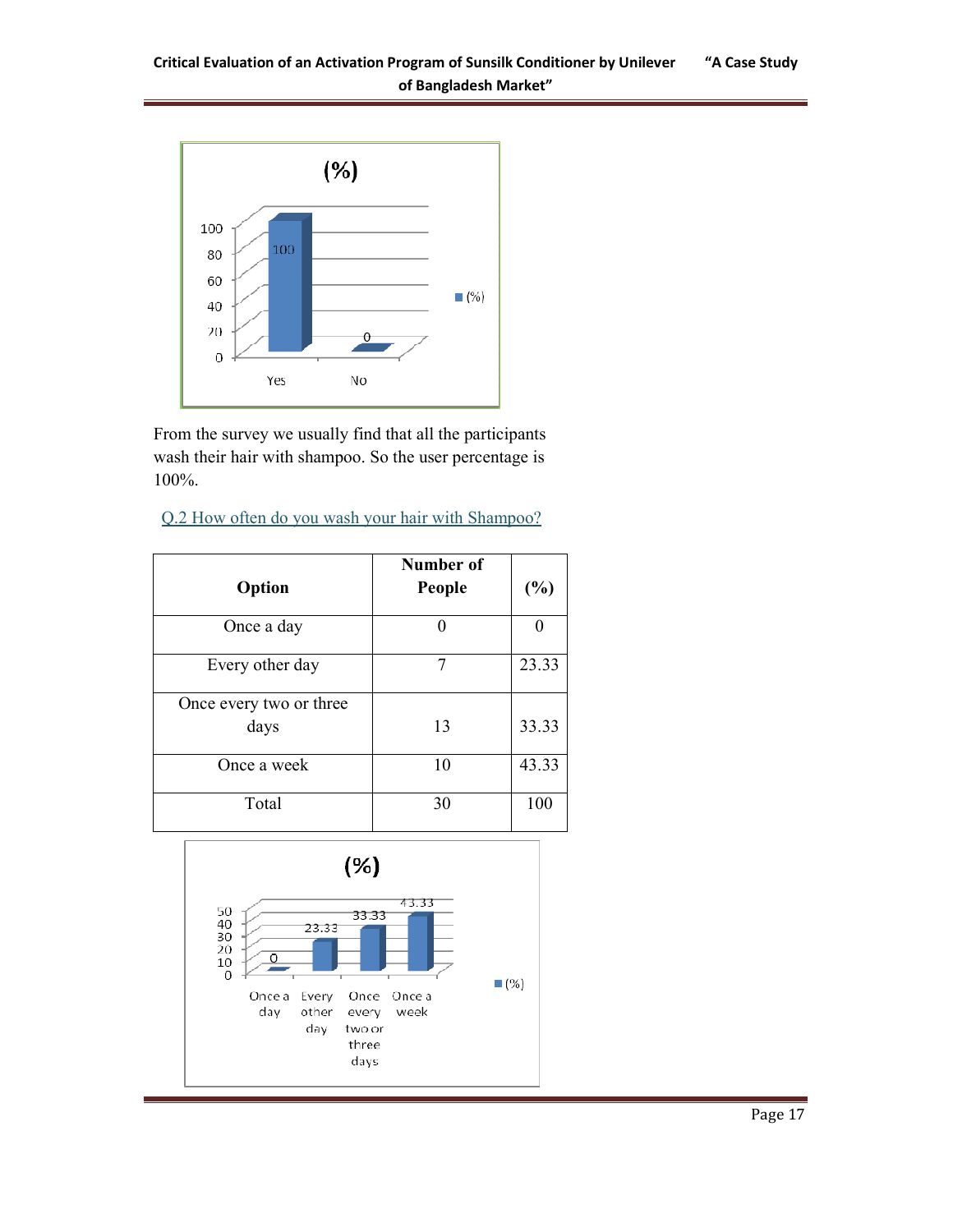Here major percentage which is 43.33% are usually refer to wash their once a week with shampoo. 33.33% are referring to wash once every two or three days and rest are 23.33% refer to wash every other day. No one among the participants is referring to wash once a day. So user tendency shampoo market still a growing market for the shampoo manufacturers.

#### Q.3 Which of the following brands do you often use?

| <b>Options</b> | <b>Number of People</b> | $(\%)$ |
|----------------|-------------------------|--------|
| Pantene        | 3                       | 10     |
| Rejoice        |                         | 3.33   |
| Dove           | $\overline{4}$          | 13.33  |
| Sunsilk        | 10                      | 33.33  |
| Clear          | 8                       | 26.67  |
| L'Oreal Paris  | $\overline{2}$          | 6.67   |
| Others         | $\overline{2}$          | 6.67   |
| Total          | 30                      | 100    |

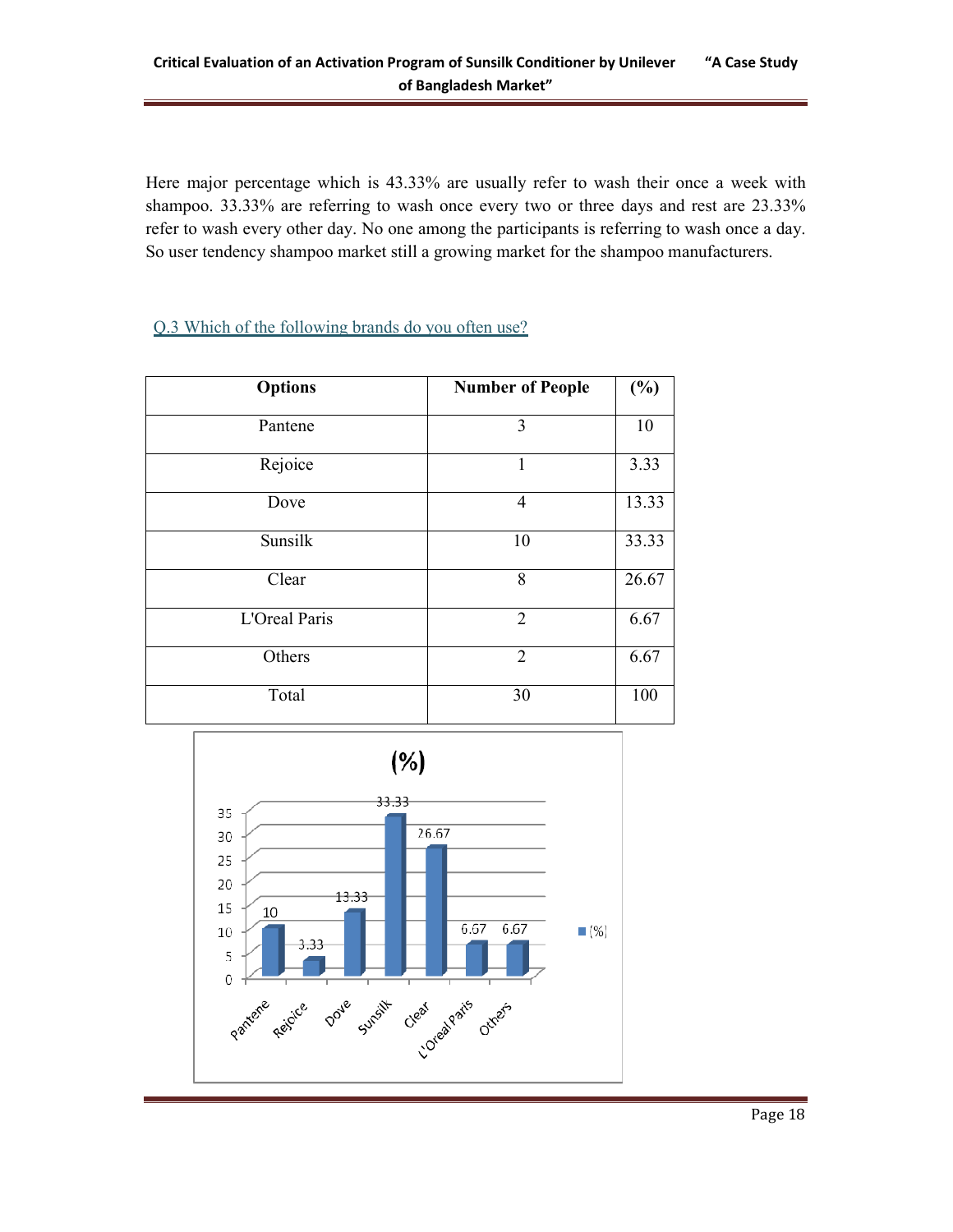From the survey majority user refer Sunsilk which is 33.33% as their brand, clear is following Sunsilk with 26.67% reference from the participants. Dove and Pantene also gained some reference from the participants. So in Bangladesh Sunsilk remains the number one shampoo brand.

Q.4 How do you rate your feelings?

| <b>Options</b>               | <b>Number of People</b> | $(\%)$ |
|------------------------------|-------------------------|--------|
| <b>Strongly Dissatisfied</b> |                         | 3.33   |
| Dissatisfied                 | 6                       | 20     |
| Neutral                      | 10                      | 33.33  |
| Satisfied                    | 8                       | 26.67  |
| <b>Strongly Satisfied</b>    | 5                       | 16.67  |
| Total                        | 30                      | 100    |



Majority percentage of participants which is 33.33% feel that their current brand up to their mark, 26.67% feel that they are satisfied with their current brand, 16.67% feel that they are strongly satisfied but 20% feel that they are not satisfied and 3.33% feel that they are strongly dissatisfied. So the shampoo manufacturers have some scope to work on these dissatisfied customers.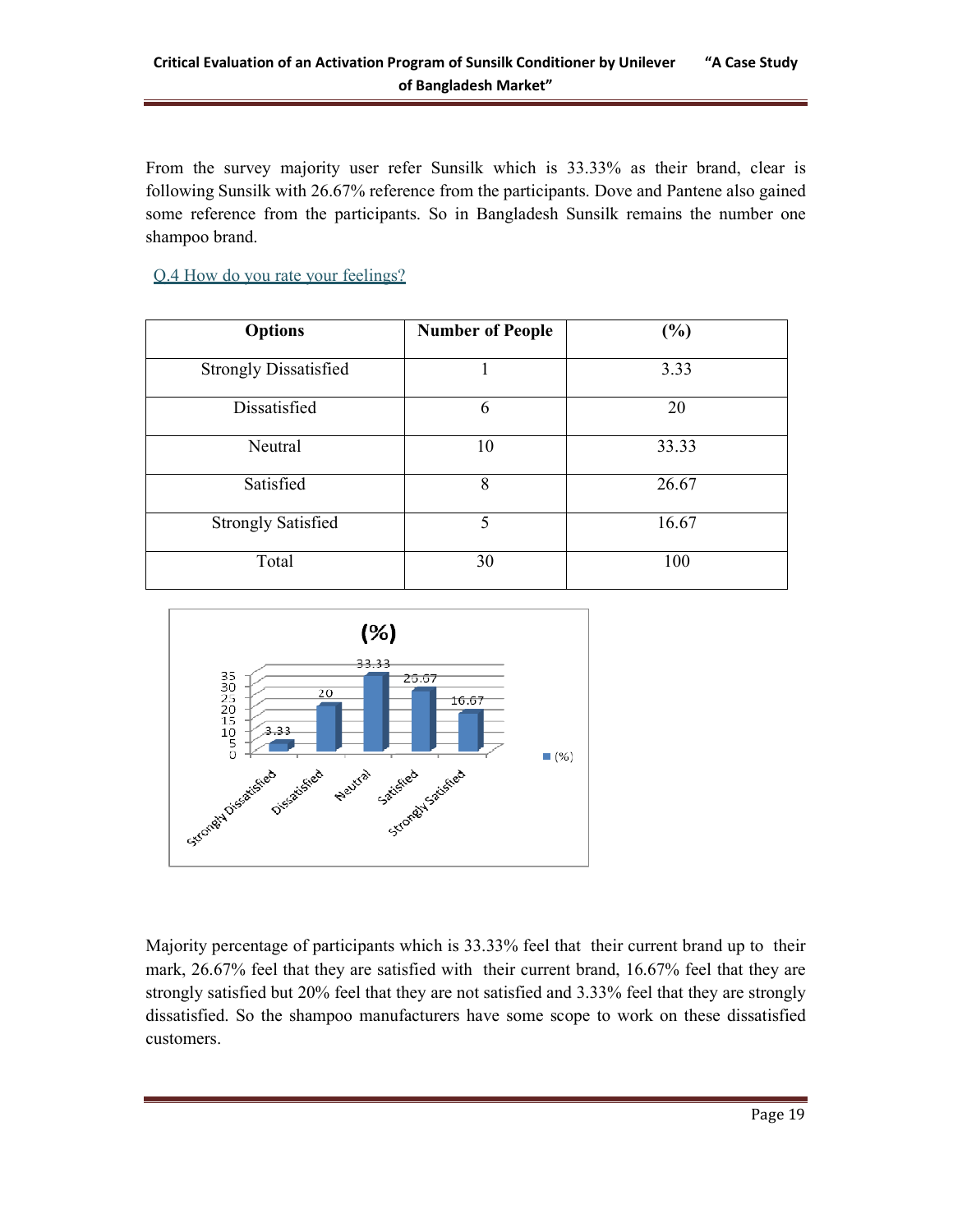| <b>Options</b> | <b>Number of People</b> | $($ % $)$      |
|----------------|-------------------------|----------------|
| Yes            |                         |                |
| No             |                         | $26.6^{\circ}$ |
| Total          |                         |                |

#### Q.5 Did you ever wash your hair with Conditioner?



From the survey it's found that 73.33% people among participants wash their hair with conditioner, rest 26.67% yet to wash their hair with conditioner. Manufacturers can work on this non user to habitude with the conditioner.

Q.6 how often do you wash your hair with Conditioner?

| Option                       | <b>Number of People</b> | $\frac{1}{2}$ |
|------------------------------|-------------------------|---------------|
| Once a day                   |                         |               |
| Every other day              |                         |               |
| Once every two or three days |                         |               |
| Once a week                  |                         | 50            |
| Total                        |                         |               |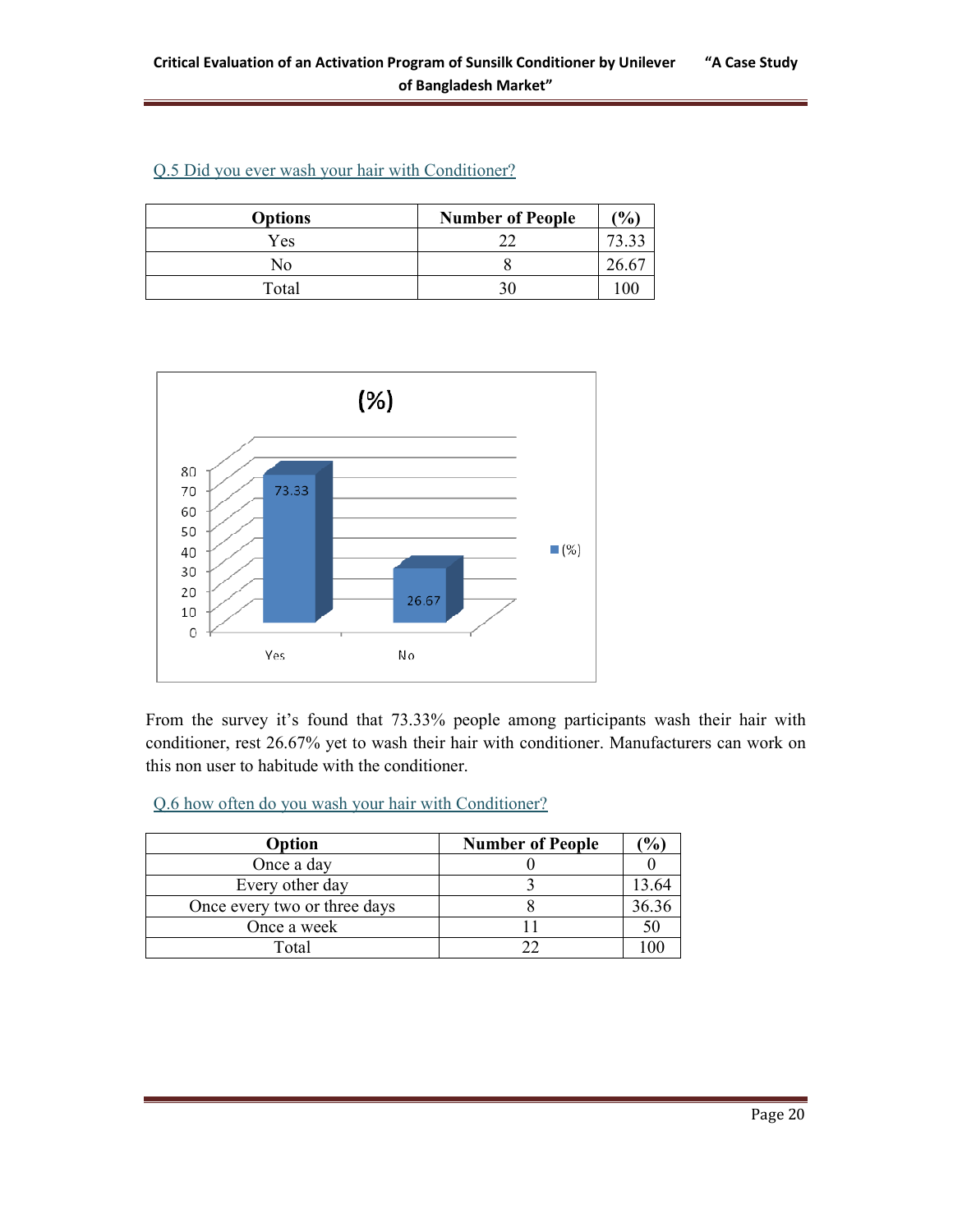

From the user majority percentage which is 50% like to use conditioner once a week, 36.36% like to use once every two or three days, 13.64% like to use every other day and on one found who like to use once a day. So conditioner market still developing if we consider the customer's reference for the conditioner.

| <b>Options</b> | <b>Number of People</b> | $($ %) |
|----------------|-------------------------|--------|
| Pantene        |                         | 22.73  |
| Rejoice        |                         |        |
| Dove           |                         |        |
| Sunsilk        | 10                      | 45.45  |
| Clear          |                         |        |
| L'Oreal Paris  | ာ                       | 9.09   |
| Others         |                         | 22.73  |
| Total          | 22                      | 100    |

#### Q.7 Which of the following brands do you often use?

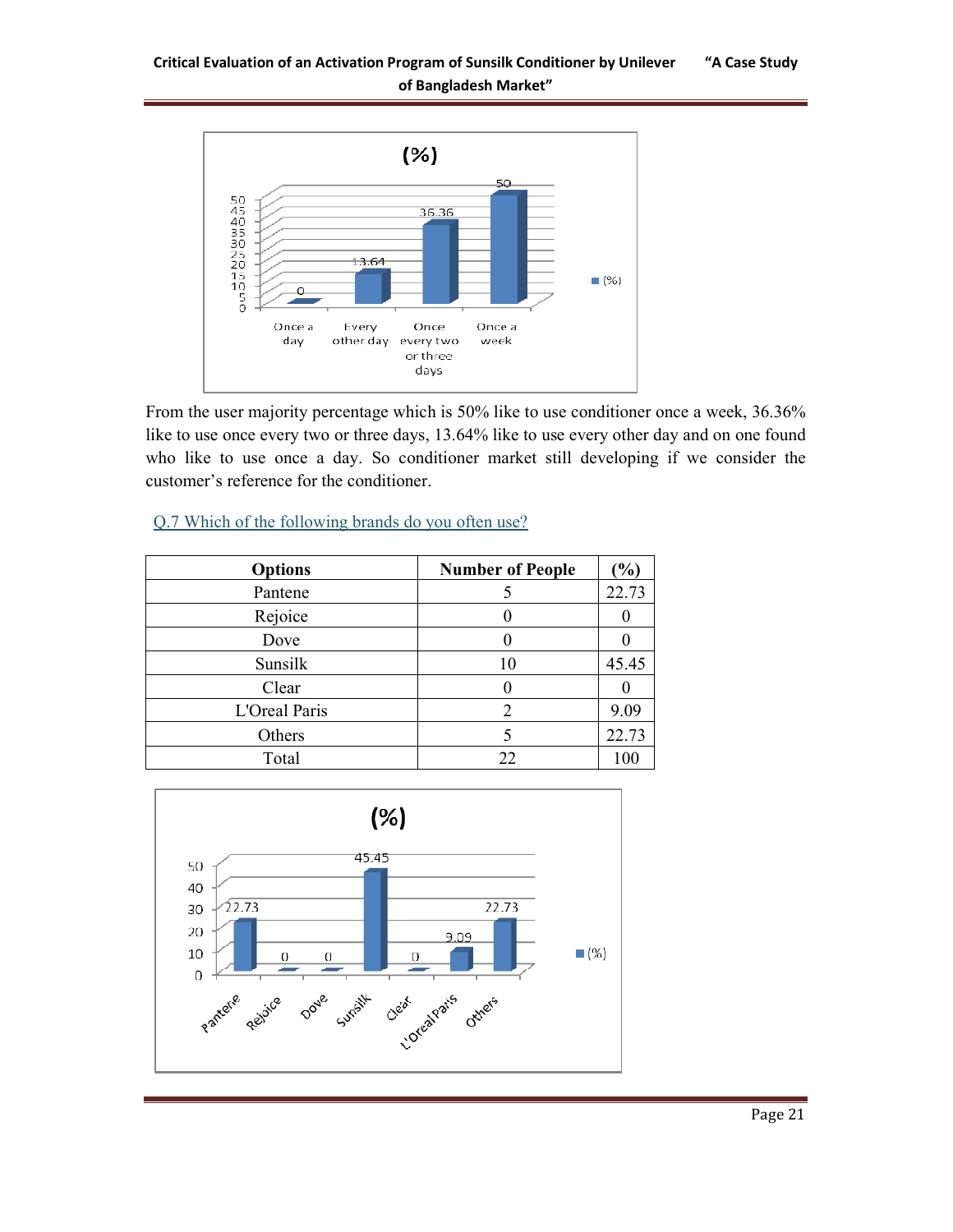From here Sunsilk remain the market leader with the 45.45% customer's preference, Pantene with the 22.73% customer preference following the Sunsilk, L'Oreal Paris also having some sort of customer preference which is 9.09% and rest have 22.73% customer preference.

| <b>Options</b>               | Number of<br>People | $\%$  |
|------------------------------|---------------------|-------|
| <b>Strongly Dissatisfied</b> |                     |       |
| Dissatisfied                 |                     | 22.73 |
| Neutral                      |                     | 36.36 |
| Satisfied                    |                     | 27.27 |
| <b>Strongly Satisfied</b>    |                     | 13.64 |
| Total                        | 22                  | 100   |

#### Q.8 How do you rate your feelings?



Majority user 36.36% have find that their brand is up to their mark, 27.27% find that they are satisfied with their brand, 13.64% find that they very satisfied with their brand but 22.73% find that they dissatisfied with their brand though none of them found remain strongly dissatisfied with their brand. So conditioner manufacturers have lots of scope to improve regarding the product development.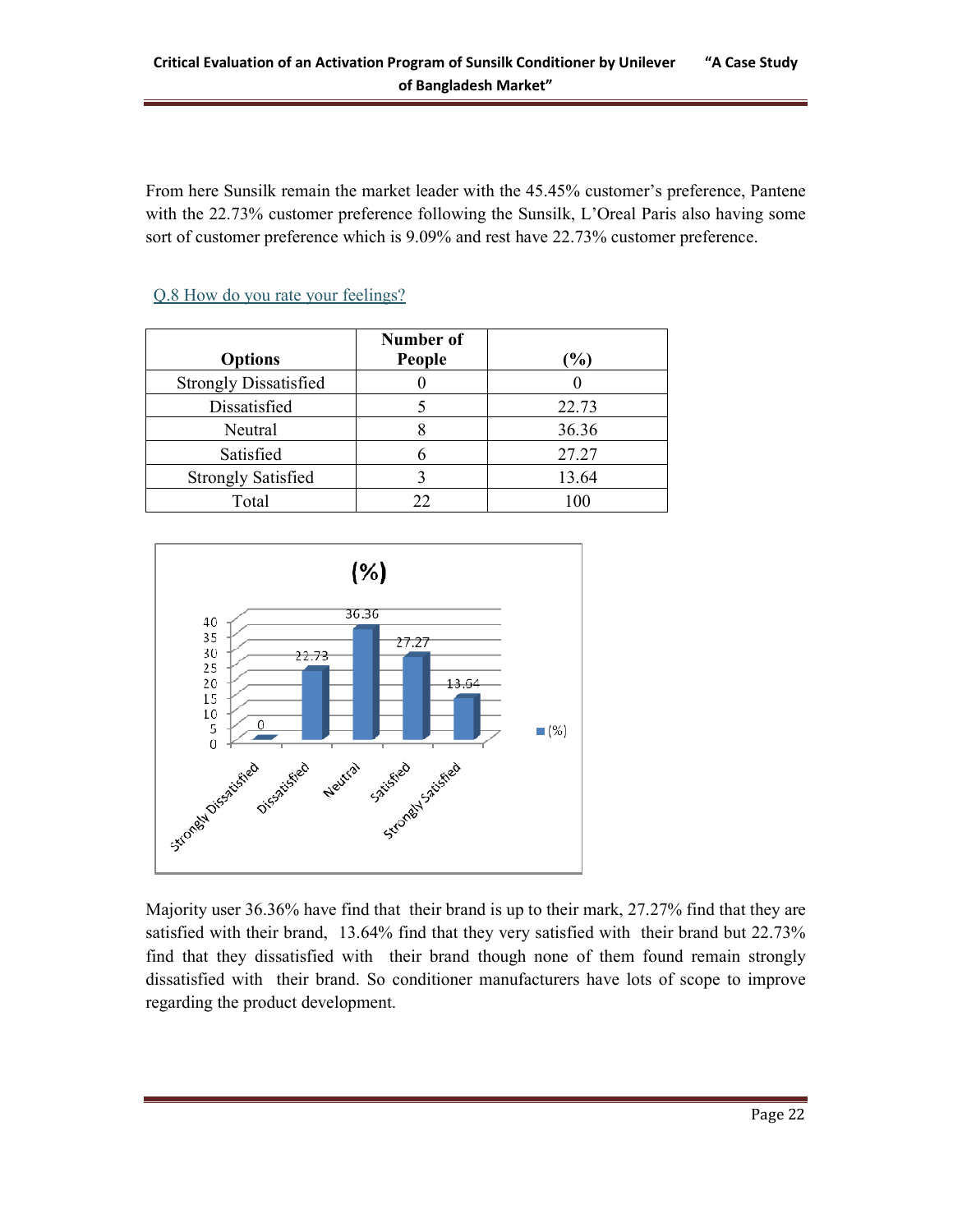#### Q.9 How does you know about the shampoo brands?

| <b>Options</b>          | Number of<br>People | $\%$  |
|-------------------------|---------------------|-------|
| <b>TV</b> Advertisement | 20                  | 66.67 |
| Print Ads               |                     | 16.67 |
| Recommendation          | 2                   | 6.67  |
| Internet                |                     | 6.67  |
| Promotions Specialist   |                     | 3.33  |
| Others                  |                     | 3.33  |
| Total                   |                     | 100   |



Most of them almost 66.67% came to know from TV Advertisement, 16.67% from Pints Ads, 6.67% for both recommendation and internet, whereas 3.33% for both promotion specialist and others about the shampoo brand. So TV Advertisement is remaining the best media to promote the brand.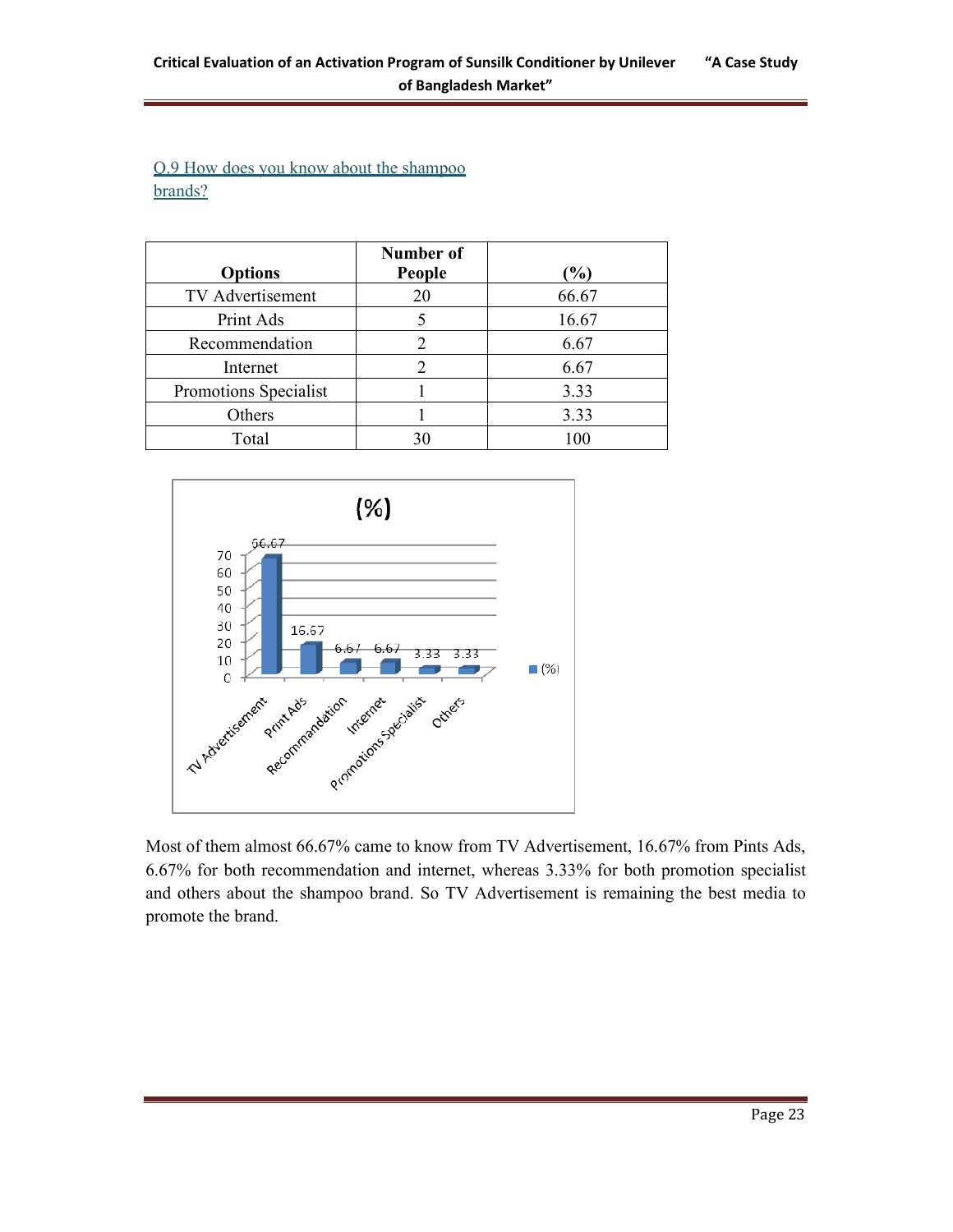| <b>Options</b> | <b>Number of People</b> | (%)   |
|----------------|-------------------------|-------|
| Below tk50     |                         | 43.33 |
| $tk51-100$     |                         | 26.67 |
| tk101-150      |                         | 16.67 |
| tk151-200      |                         | 6.67  |
| Above tk200    |                         | 6.67  |
| Total          |                         | 100   |

| Q.10 Which of the following price range is acceptable to you (200 ml small packet)? |
|-------------------------------------------------------------------------------------|
|-------------------------------------------------------------------------------------|



43.33% will be happy if they can purchase the product below tk.50, 26.67% like to pay more than tk.50 but below 100, 16.67% are ready to pay more than Tk.100 but below tk.150, 6.67% are ready to pay more than tk.150 and rest 6.67% ready to pay more than Tk. 200. So majority percentage of people in Bangladesh is price sensitive.

| Q.11 The Volume you prefer is |  |  |  |
|-------------------------------|--|--|--|
|                               |  |  |  |

| <b>Options</b>                  | Number of<br>People | $\%$  |
|---------------------------------|---------------------|-------|
| Large                           |                     | 10    |
| Medium                          |                     | 26.67 |
| Small                           | 12                  | 40    |
| <b>Independent Small Pocket</b> |                     | 23.33 |
| Others                          |                     |       |
| Total                           |                     |       |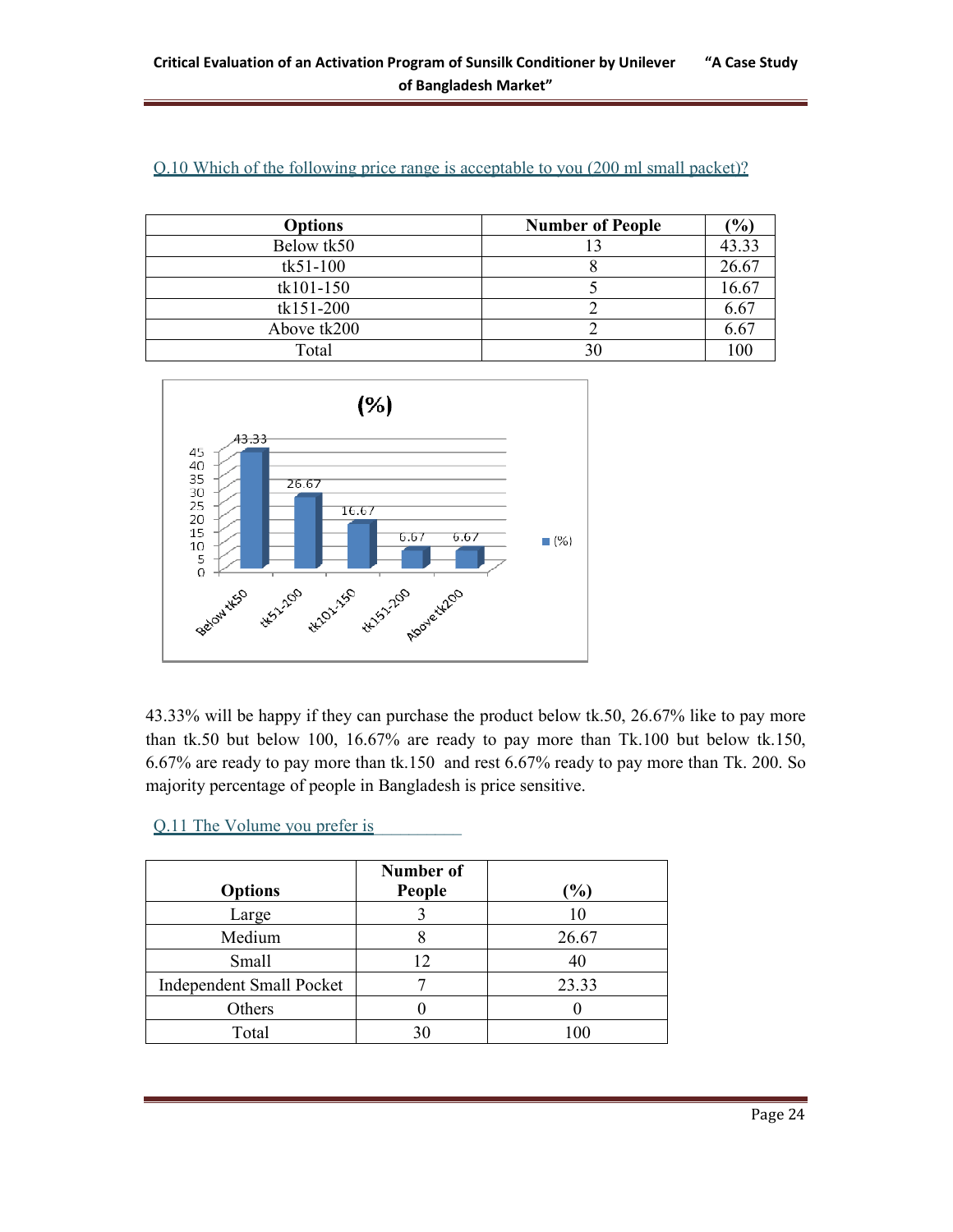

Majority of the participants almost 40% like to have small sized shampoo because of the no regular use of shampoo, 26.67% recommend for medium size where 23.33% remain independent of the size matter, only 10% ready to have large sized shampoo. So manufacturers should on small and medium size in terms of packaging the product.

|           |  | Q.12 Do you prefer two-in-one products or individual functional |  |  |
|-----------|--|-----------------------------------------------------------------|--|--|
| products? |  |                                                                 |  |  |

| <b>Number of People</b> | $\mathcal{O}_0$ |
|-------------------------|-----------------|
|                         |                 |
| 1 າ                     |                 |
|                         |                 |
| 30                      |                 |
|                         |                 |

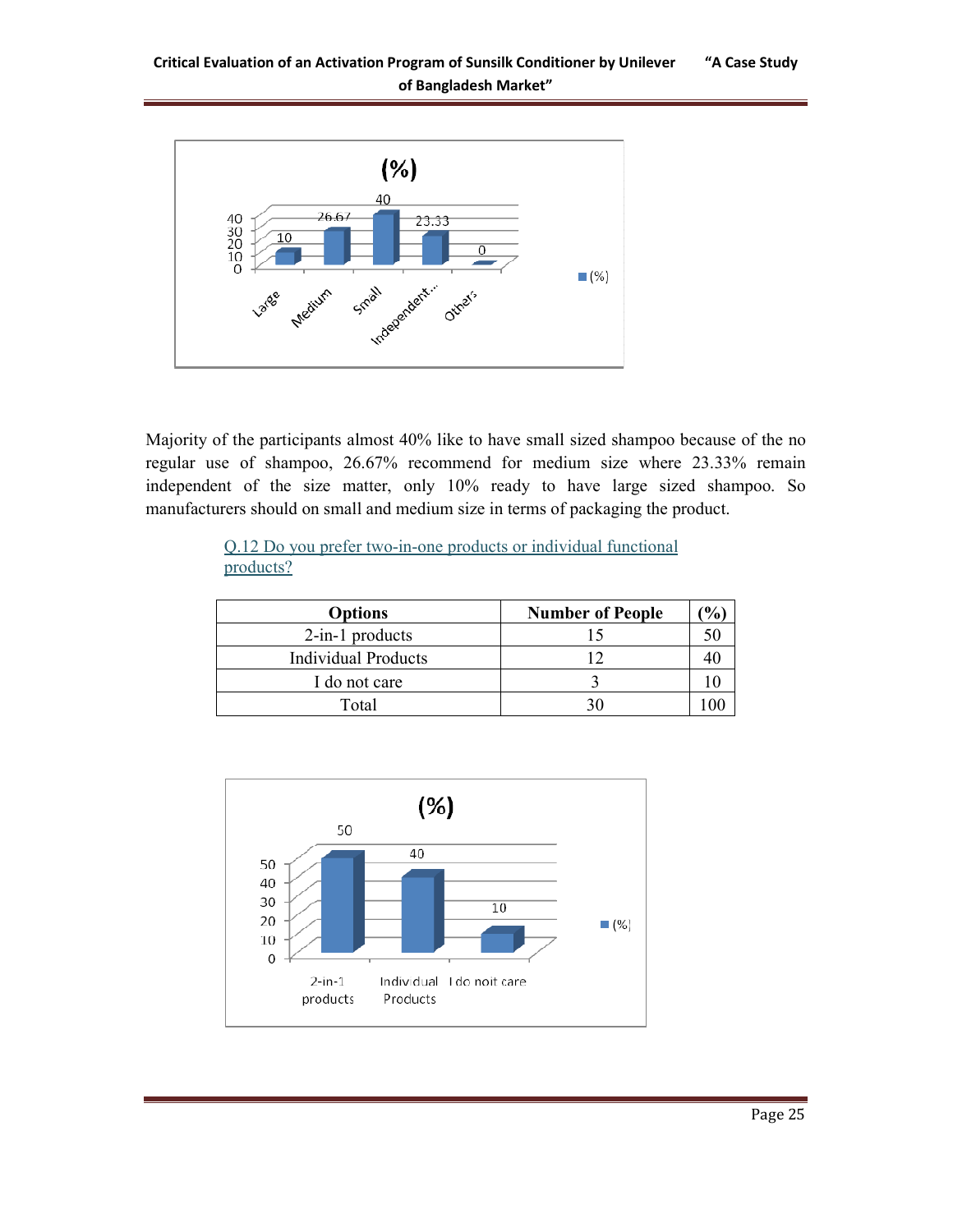50% participants will be happy if they have 2-in-1 products rather than individual products which also recommended by the 40% participants 10% participants remain no choice position. So manufacturers should go for 2-in-1 product development.

|  |  |  |  | 0.13 You tend to purchase your hair products via |  |  |
|--|--|--|--|--------------------------------------------------|--|--|
|  |  |  |  |                                                  |  |  |

| <b>Options</b> | <b>Number of People</b> | $\mathcal{O}_0$ |
|----------------|-------------------------|-----------------|
| Retail Shop    | 23                      | 76.67           |
| Direct Outlet  |                         | 16.67           |
| Online         |                         | 6.67            |
| Salon          |                         |                 |
| Others         |                         |                 |
| Total          |                         |                 |



76.67% like to have the product from the retail shop which is very conveyance to them, 16.67% like to have from the direct outlet, online buyer also having found which 6.67% is. So retail shop still the greatest distribution channel for the manufacturers.

Q.14 Which of the following factors mainly affect your choice?

| <b>Options</b> | <b>Number of People</b> | $\frac{1}{2}$ |
|----------------|-------------------------|---------------|
| Price          |                         | 33.33         |
| Effect         |                         | 30            |
| <b>Brand</b>   |                         | 23.33         |
| Spokesman      |                         | 3.33          |
| Packaging      |                         |               |
| Total          |                         |               |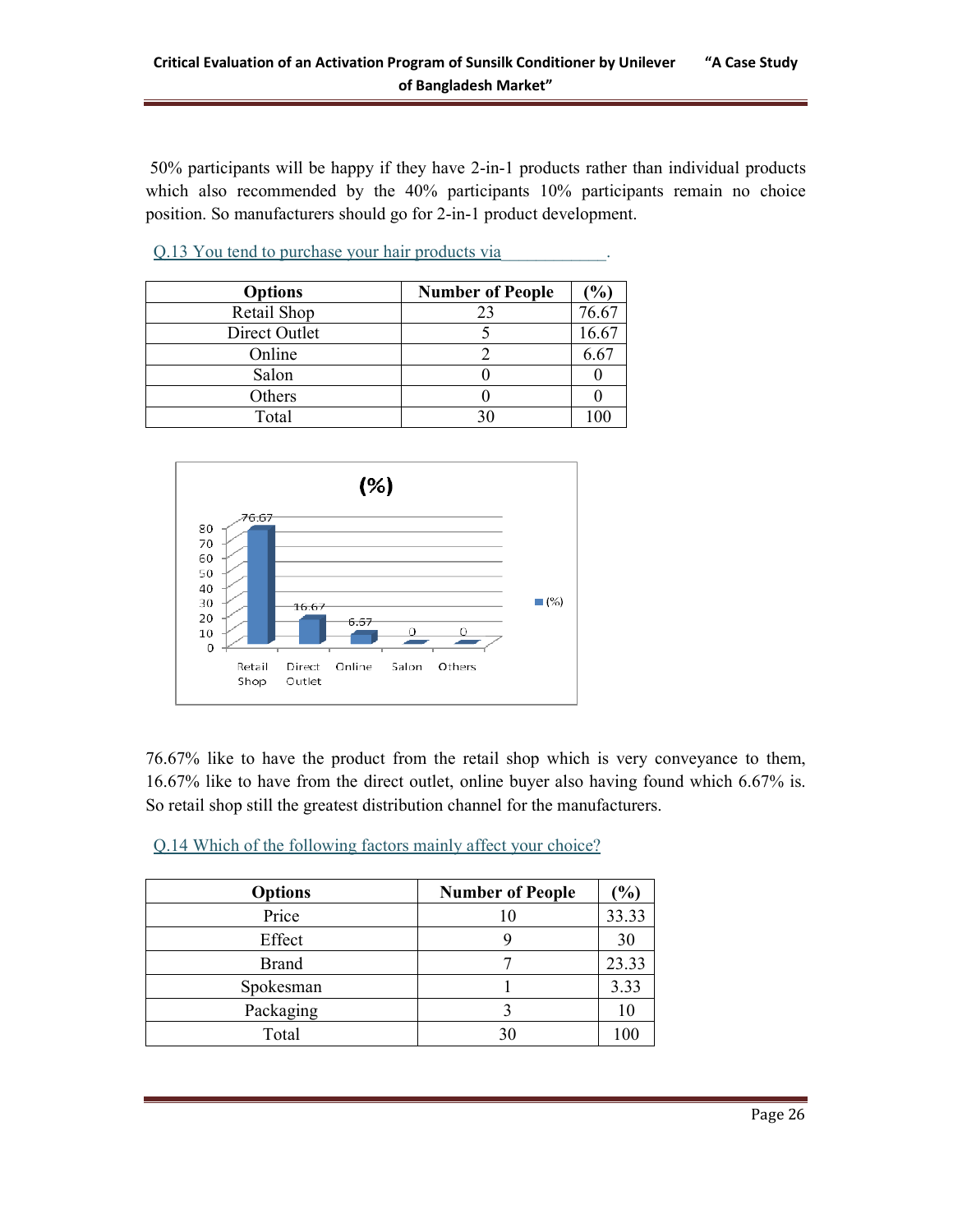

 33.33% participants consider price is the main factor for choosing the product, 30% consider effects is the main reason to choice the product, 23.335 considering the brand as their reason to choice product, 10% on packing and rest 3.33% also talk about spokesman. So product should be effective with price sensitive.

#### Q.15 In comparison with local brands, do you have a preference for international products?

| <b>Options</b> | <b>Number of People</b> | $\frac{1}{2}$ |
|----------------|-------------------------|---------------|
| Yes            | ◠                       | 02.22         |
| No             |                         | 16.6          |
| Total          | 30                      | 100           |



In comparison with local brand 83.33% like to prefer international products so local products are far away to compete with the international products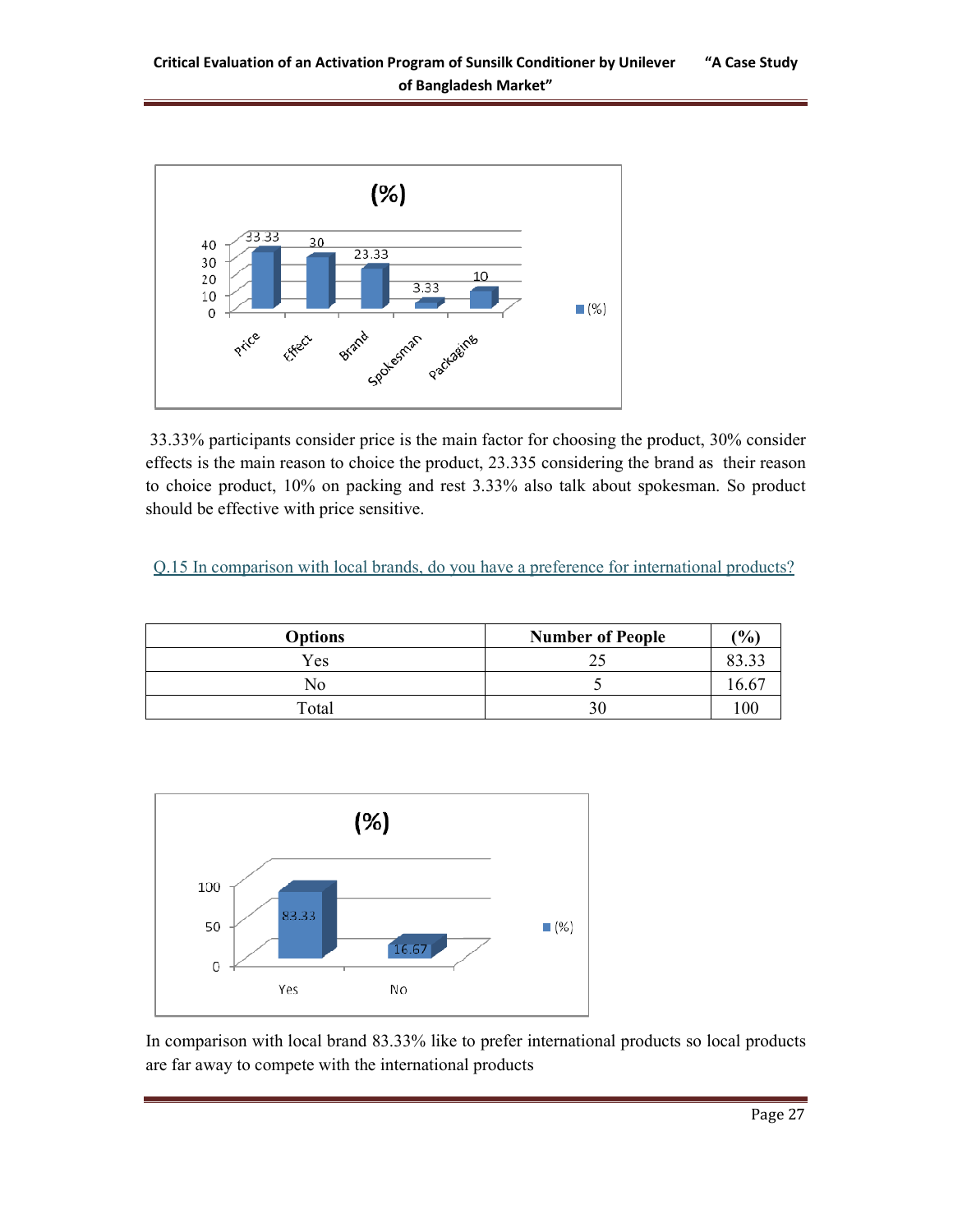## **3.2: Target People of the Activation Program:**

Under Sunsilk College conditioner activation program Unilever has the following target for the activation program:

Activation starts on: February 2015 No of months: 8 months No of activation months: 6 months Region: Dhaka metro, Dhaka outer, CTG metro



| College:                    | University:                        | Market:                          |
|-----------------------------|------------------------------------|----------------------------------|
| No of College: 462          | No of University Campuses :        | Touch Points: 128                |
| Experience per college: 40  | 90                                 | Contract per point: 350          |
| Total Direct<br>Experience: | Experience per college: 40         | Targeted<br>Contract:<br>Total   |
| 18,480                      | Direct Experience:<br>Total        | 44800                            |
| Contract per college: 500   | 3,600                              | Duration: 16 working days        |
| Total Targeted              | Contract: Contract per campus: 500 | <b>Total Activation Team: 08</b> |
| 231,000                     | Contract:<br>Targeted<br>Total     |                                  |
| Total Activation Team: 04   | 45,000                             |                                  |
|                             | Total Activation Team: 02          |                                  |

## **3.3: Evaluation of Sunsilk conditioner Activation Program:**

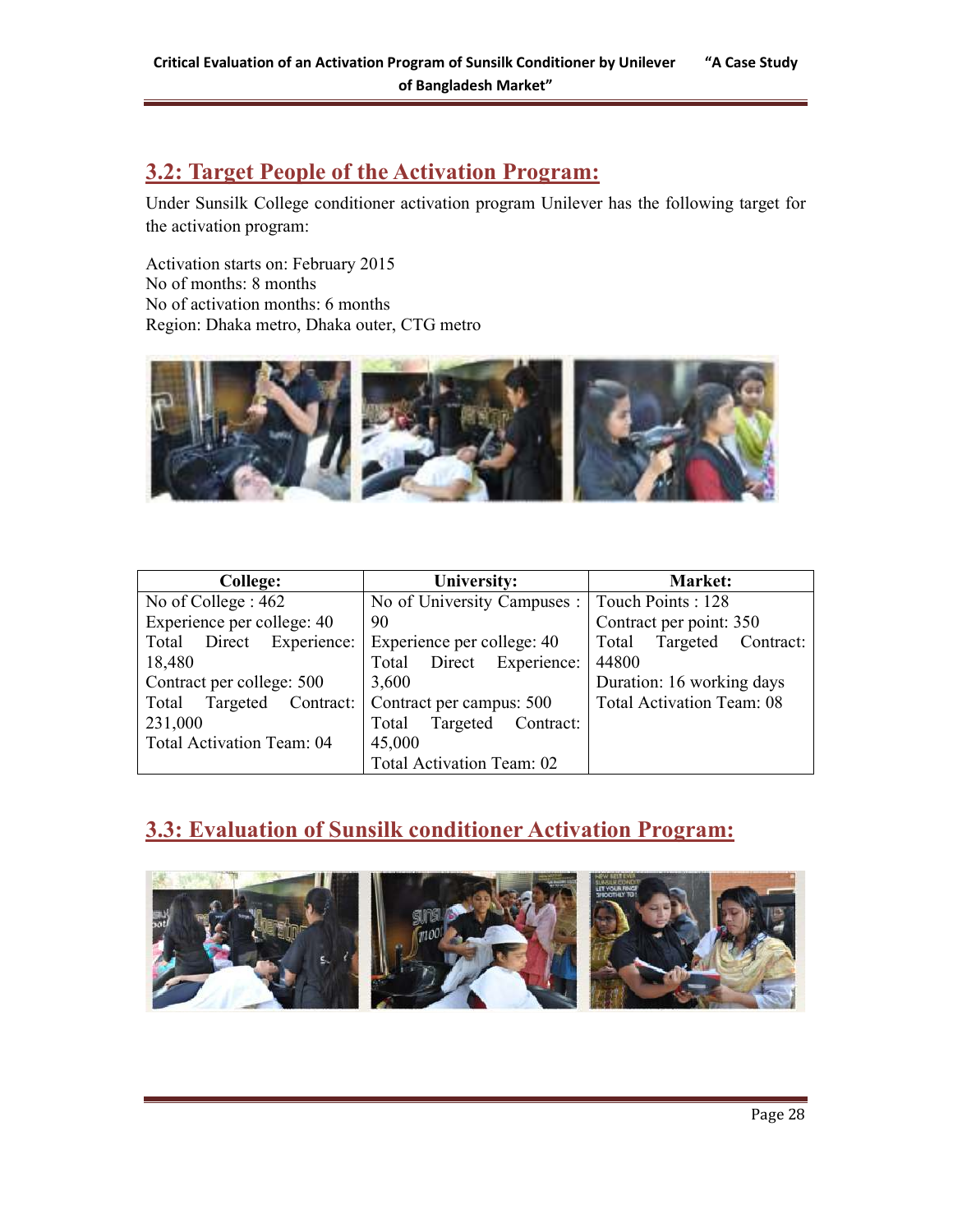I draw some hypothesis to evaluate the activation program. I assume that Unilever has the following objectives to conduct this activation program:

- Increasing Sales
- Building Brand
- Collecting Feedback

Based the objective I would like to measure the activation program by following ways:

#### **3.3.1Sales Condition after Activation Program:**

One of the major objectives organizing activation is increasing sales. Organizations set a minimum target of increasing sales through activation program. For example; an organization aims to increase their sales by 20% after an activation program so evaluation criteria can be following ways:

- $\frac{1}{\text{≤}}$  Sales increases up to 20% are **satisfactory.**
- Sales increases less than 20% but up to 10% is **dissatisfactory.**
- Sales increases less 10% are **extremely dissatisfactory.**
- Sales increases more than 20% but up to 50% is **more satisfactory.**
- $\frac{1}{\sqrt{2}}$  Sales increase more than 50% extremely **satisfactory.**

#### **3.3.2 Brand Image after Activation Program:**

Increasing brand image of any particular product is another important aspect of organizing an activation program. So evaluation of brand value post activation stage is another criterion to evaluate activation program. For example: An organization expects to increase the brand value of a particular product up to remain in top 5. In that the following criteria's can be drawn for evaluating the brand value:

- Increases brand value up to remain in top 5 but not in top 3 are **satisfactory**.
- Increases brand value up to remain in top 3 is extremely **satisfactory**.
- Decreases brand value up to remain in over top 5 but in top 10 are **dissatisfactory**.
- Decreases brand value up to remain in over top 10 is **extremely dissatisfactory.**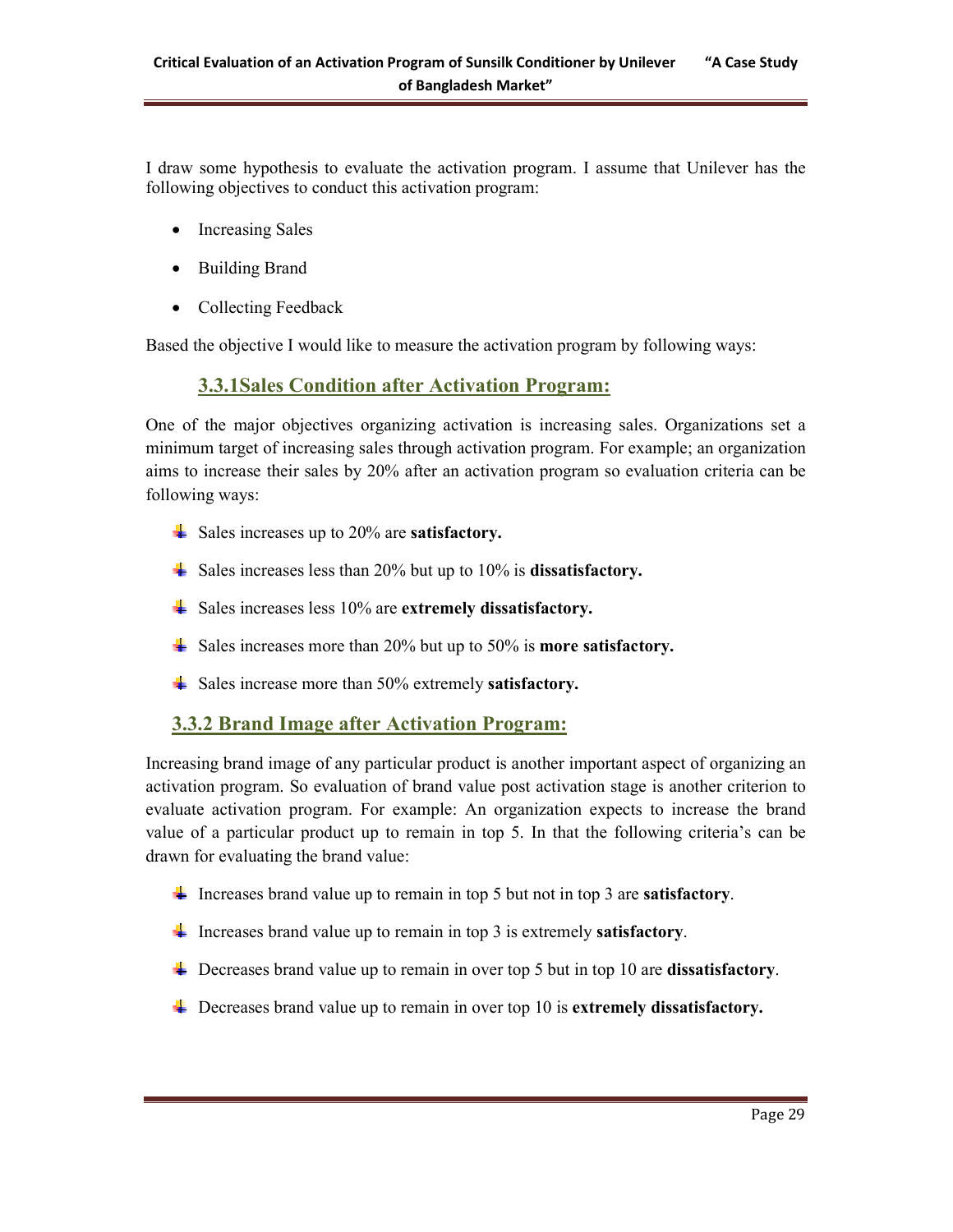#### **3.3.3 User's Response to the Product:**

An activation opens a door to the organizations that how customers response to the product after trail use from the program. So, user's response to the product can be a criteria for evaluating an activation program. The following criteria's can be judged as customer's response to the product:

- If customer feels that the product is up to their mark is **satisfactory**.
- If customer feels that the product is more satisfied than their expectation is **quite satisfactory**.
- If customer feels that the product is the best in market is **extremely satisfactory**.
- If customer feels that the product is not up to their mark but still workable is **dissatisfactory.**

## **3.4: Bangladesh Shampoo Market:**

There is no statistical report on shampoo market. But on our survey (which was conduct on 30 participants attended in the activation program) we try to draw an overview on BD shampoo market as following:



From the survey majority user refer Sunsilk which is 33.33% as their brand, clear is following Sunsilk with 26.67% preference from the participants. Dove and Pantene also gained some reference from the participants. So in Bangladesh Sunsilk remains the number one shampoo brand.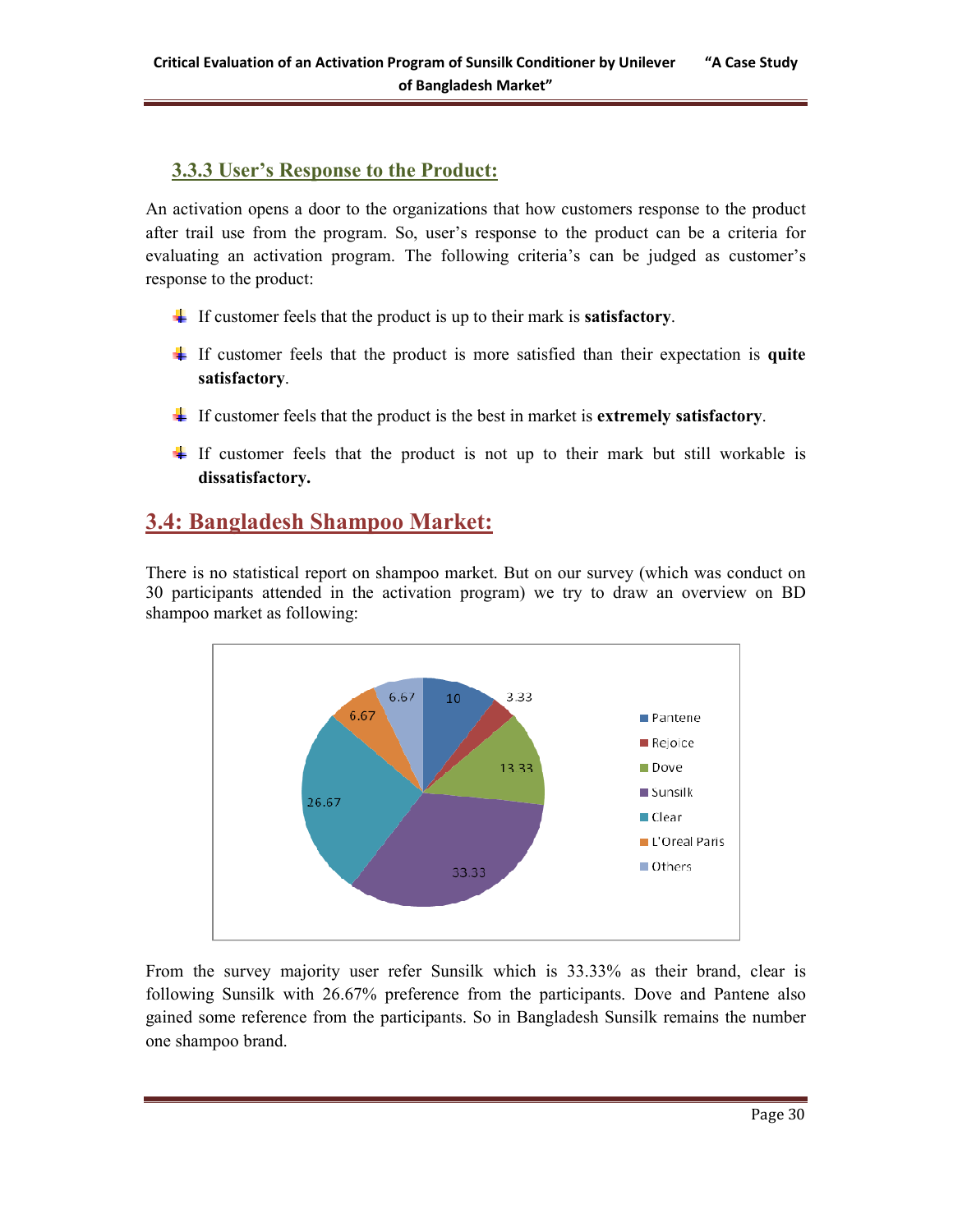# **Chapter 4 Conclusion**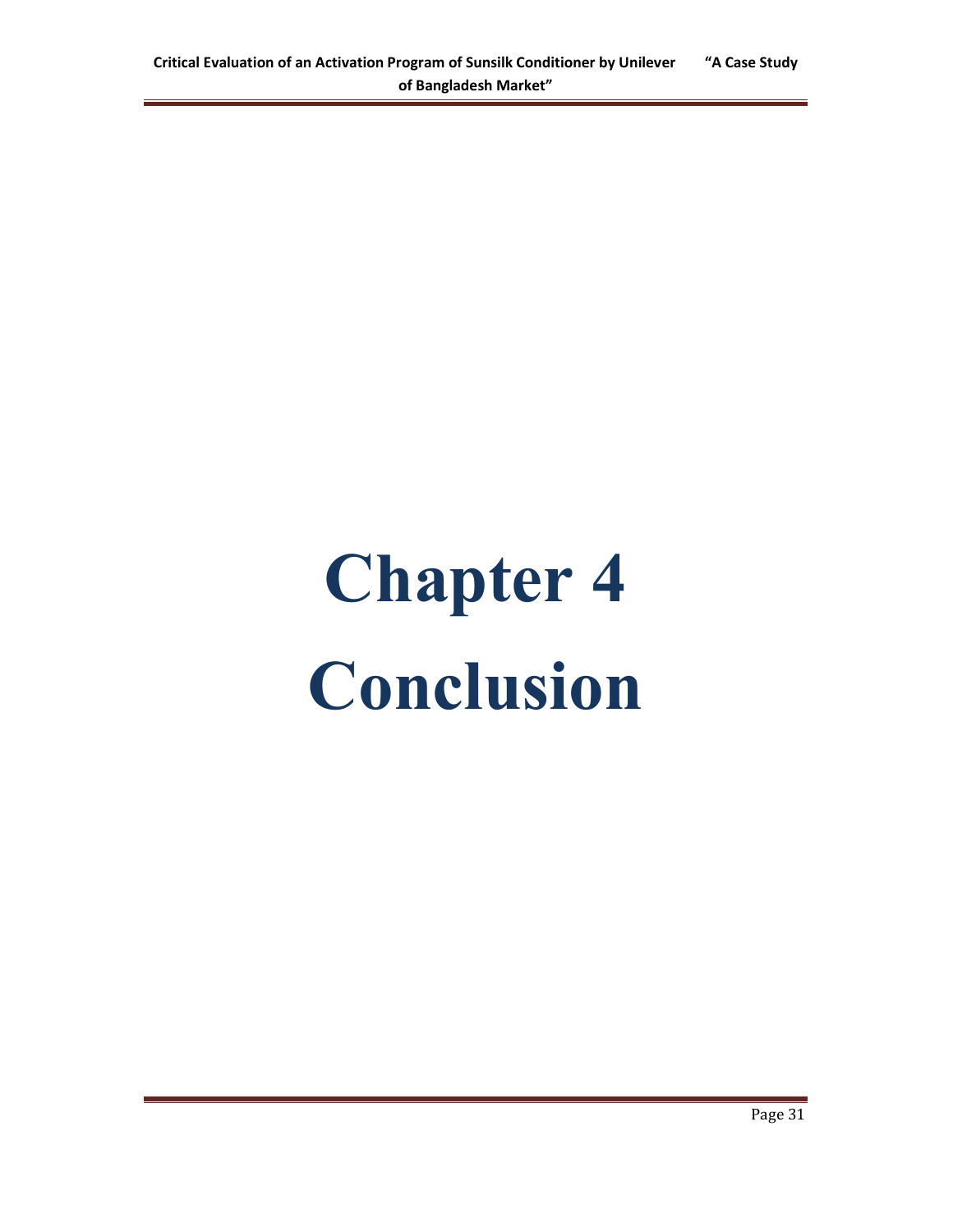## **4: Conclusion**

Sunsilk is the number one shampoo and conditioner brand in Bangladesh always involve in several promotional activities, like other activities activation program also organizing to promote Sunsilk conditioner. This program is organized to promote conditioner especially among the young user especially who will be the loyal customers for a longer period of time. The activation still ongoing since it started from February 2015 and will be ended September 2015. The organizer expecting that they can achieve their targeted objectives as they started for those. Currently they are conducting several activation programs in their targeted locations and they are getting fantastic response from the participants. So as long I came to notice the activation is going very nicely and hoping that after the program Sunsilk conditioner will be one of the most dominant conditioners in Bangladesh.